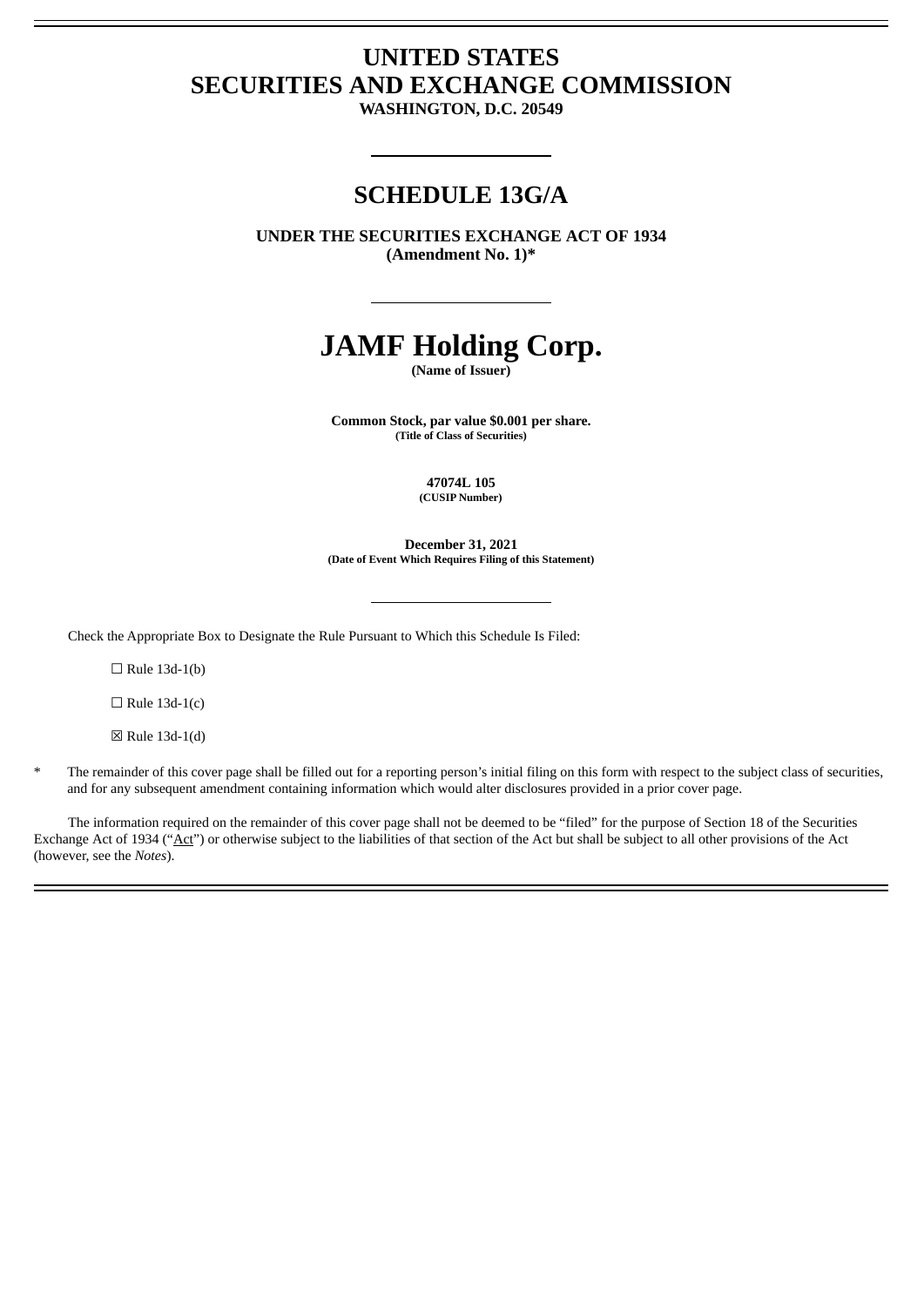| 1.  | Names of Reporting Persons                                          |                  |                                                                      |  |  |
|-----|---------------------------------------------------------------------|------------------|----------------------------------------------------------------------|--|--|
|     | Vista Equity Partners Fund VI, L.P.                                 |                  |                                                                      |  |  |
| 2.  | Check The Appropriate Box if a Member of a Group (See Instructions) |                  |                                                                      |  |  |
|     | (a) $\Box$                                                          |                  | (b) $\Box$                                                           |  |  |
|     |                                                                     |                  |                                                                      |  |  |
| 3.  | <b>SEC Use Only</b>                                                 |                  |                                                                      |  |  |
| 4.  |                                                                     |                  | Citizenship or Place of Organization                                 |  |  |
|     |                                                                     |                  |                                                                      |  |  |
|     | Cayman Islands                                                      | 5.               | <b>Sole Voting Power</b>                                             |  |  |
|     |                                                                     |                  |                                                                      |  |  |
|     | Number of                                                           |                  | $\mathbf{0}$                                                         |  |  |
|     | <b>Shares</b>                                                       | 6.               | <b>Shared Voting Power</b>                                           |  |  |
|     | <b>Beneficially</b><br>Owned By                                     |                  | 29,113,495                                                           |  |  |
|     | Each                                                                | $\overline{7}$ . | Sole Dispositive Power                                               |  |  |
|     | Reporting<br>Person                                                 |                  |                                                                      |  |  |
|     | With                                                                | 8.               | $\Omega$<br><b>Shared Dispositive Power</b>                          |  |  |
|     |                                                                     |                  |                                                                      |  |  |
|     |                                                                     |                  | 29,113,495                                                           |  |  |
| 9.  |                                                                     |                  | Aggregate Amount Beneficially Owned by Each Reporting Person         |  |  |
|     | 29,113,495                                                          |                  |                                                                      |  |  |
| 10. |                                                                     |                  | Check Box if the Aggregate Amount in Row (9) Excludes Certain Shares |  |  |
|     | $\Box$                                                              |                  |                                                                      |  |  |
| 11. |                                                                     |                  | Percent of Class Represented By Amount in Row (9)                    |  |  |
|     |                                                                     |                  |                                                                      |  |  |
|     | 24.45%(1)                                                           |                  |                                                                      |  |  |
| 12. |                                                                     |                  | Type of Reporting Person (See Instructions)                          |  |  |
|     | PN                                                                  |                  |                                                                      |  |  |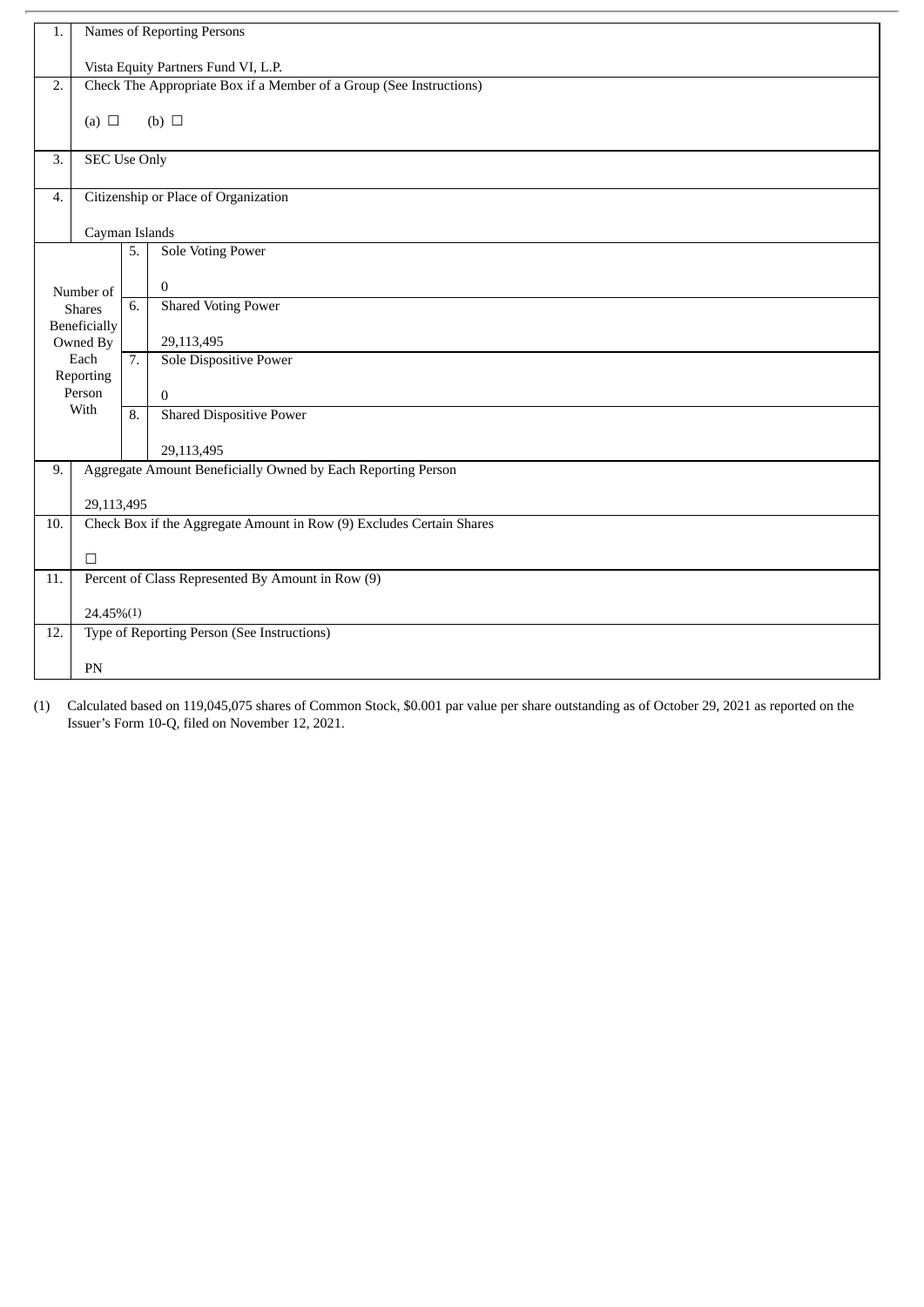| 1.  |                                                                     |                  | Names of Reporting Persons                                           |  |  |
|-----|---------------------------------------------------------------------|------------------|----------------------------------------------------------------------|--|--|
|     |                                                                     |                  |                                                                      |  |  |
|     | Vista Equity Partners Fund VI-A, L.P.                               |                  |                                                                      |  |  |
| 2.  | Check The Appropriate Box if a Member of a Group (See Instructions) |                  |                                                                      |  |  |
|     | (a) $\Box$                                                          |                  | (b) $\Box$                                                           |  |  |
|     |                                                                     |                  |                                                                      |  |  |
| 3.  | <b>SEC Use Only</b>                                                 |                  |                                                                      |  |  |
|     |                                                                     |                  |                                                                      |  |  |
| 4.  |                                                                     |                  | Citizenship or Place of Organization                                 |  |  |
|     | Cayman Islands                                                      |                  |                                                                      |  |  |
|     |                                                                     | 5.               | <b>Sole Voting Power</b>                                             |  |  |
|     |                                                                     |                  | $\mathbf{0}$                                                         |  |  |
|     | Number of<br><b>Shares</b>                                          | 6.               | Shared Voting Power                                                  |  |  |
|     | Beneficially                                                        |                  |                                                                      |  |  |
|     | Owned By                                                            |                  | 17,587,553                                                           |  |  |
|     | Each                                                                | $\overline{7}$ . | Sole Dispositive Power                                               |  |  |
|     | Reporting<br>Person                                                 |                  | $\overline{0}$                                                       |  |  |
|     | With                                                                | 8.               | <b>Shared Dispositive Power</b>                                      |  |  |
|     |                                                                     |                  |                                                                      |  |  |
|     |                                                                     |                  | 17,587,553                                                           |  |  |
| 9.  |                                                                     |                  | Aggregate Amount Beneficially Owned by Each Reporting Person         |  |  |
|     | 17,587,553                                                          |                  |                                                                      |  |  |
| 10. |                                                                     |                  | Check Box if the Aggregate Amount in Row (9) Excludes Certain Shares |  |  |
|     |                                                                     |                  |                                                                      |  |  |
|     | $\Box$                                                              |                  |                                                                      |  |  |
| 11. |                                                                     |                  | Percent of Class Represented By Amount in Row (9)                    |  |  |
|     | 14.77%(1)                                                           |                  |                                                                      |  |  |
| 12. |                                                                     |                  | Type of Reporting Person (See Instructions)                          |  |  |
|     | PN                                                                  |                  |                                                                      |  |  |
|     |                                                                     |                  |                                                                      |  |  |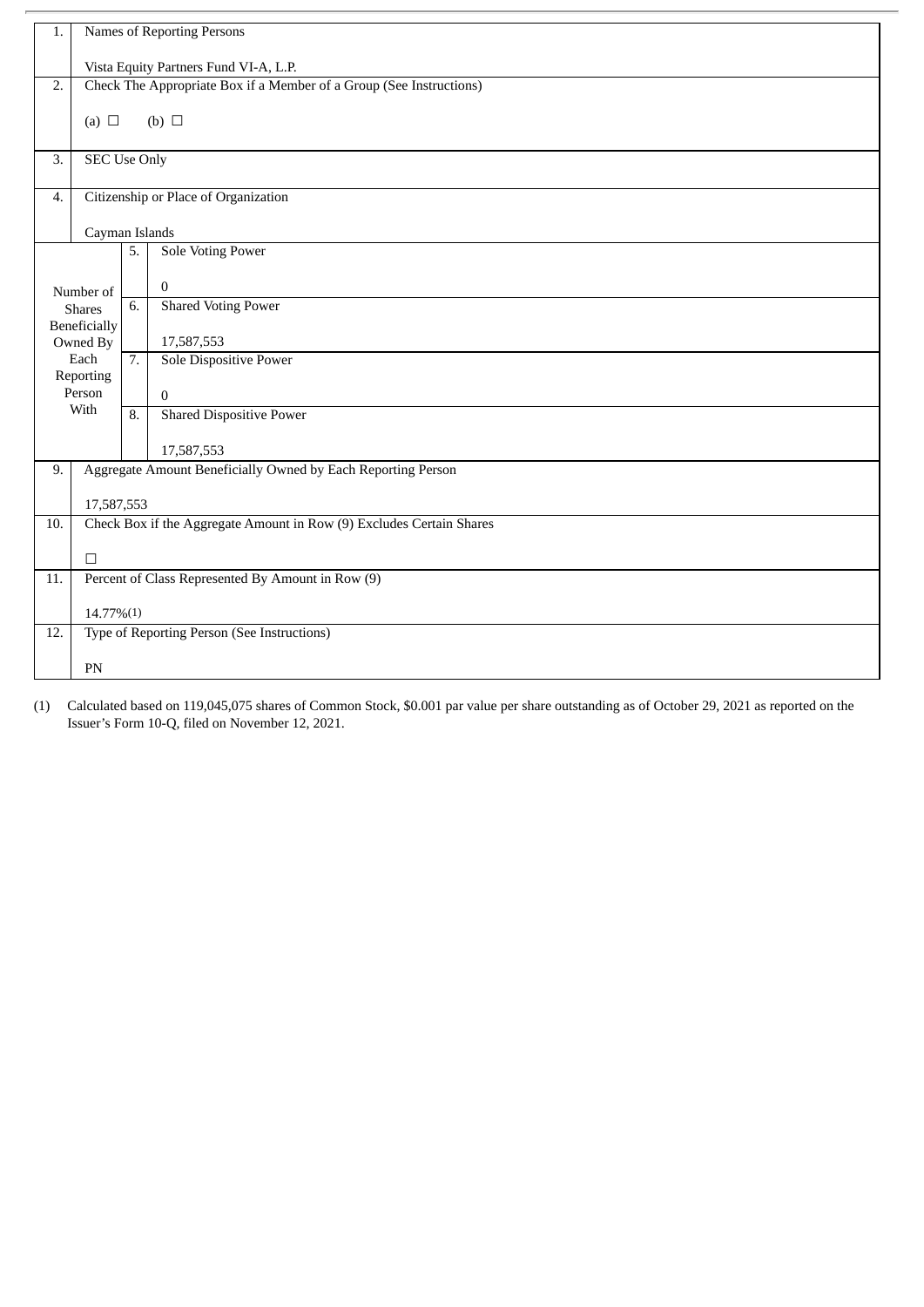| 1.  | Names of Reporting Persons                                           |                  |                                                              |  |  |
|-----|----------------------------------------------------------------------|------------------|--------------------------------------------------------------|--|--|
|     | VEPF VI FAF, L.P.                                                    |                  |                                                              |  |  |
| 2.  | Check The Appropriate Box if a Member of a Group (See Instructions)  |                  |                                                              |  |  |
|     | (a) $\Box$                                                           |                  | (b) $\Box$                                                   |  |  |
|     |                                                                      |                  |                                                              |  |  |
| 3.  | <b>SEC Use Only</b>                                                  |                  |                                                              |  |  |
| 4.  |                                                                      |                  | Citizenship or Place of Organization                         |  |  |
|     | Cayman Islands                                                       |                  |                                                              |  |  |
|     |                                                                      | 5.               | <b>Sole Voting Power</b>                                     |  |  |
|     | Number of                                                            |                  | $\mathbf{0}$                                                 |  |  |
|     | <b>Shares</b>                                                        | 6.               | <b>Shared Voting Power</b>                                   |  |  |
|     | <b>Beneficially</b><br>Owned By                                      |                  | 354,274                                                      |  |  |
|     | Each                                                                 | $\overline{7}$ . | Sole Dispositive Power                                       |  |  |
|     | Reporting<br>Person                                                  |                  | $\Omega$                                                     |  |  |
|     | With                                                                 | 8.               | <b>Shared Dispositive Power</b>                              |  |  |
|     |                                                                      |                  | 354,274                                                      |  |  |
| 9.  |                                                                      |                  | Aggregate Amount Beneficially Owned by Each Reporting Person |  |  |
|     | 354,274                                                              |                  |                                                              |  |  |
| 10. | Check Box if the Aggregate Amount in Row (9) Excludes Certain Shares |                  |                                                              |  |  |
|     | $\Box$                                                               |                  |                                                              |  |  |
| 11. |                                                                      |                  | Percent of Class Represented By Amount in Row (9)            |  |  |
|     | $0.30\%(1)$                                                          |                  |                                                              |  |  |
| 12. |                                                                      |                  | Type of Reporting Person (See Instructions)                  |  |  |
|     | PN                                                                   |                  |                                                              |  |  |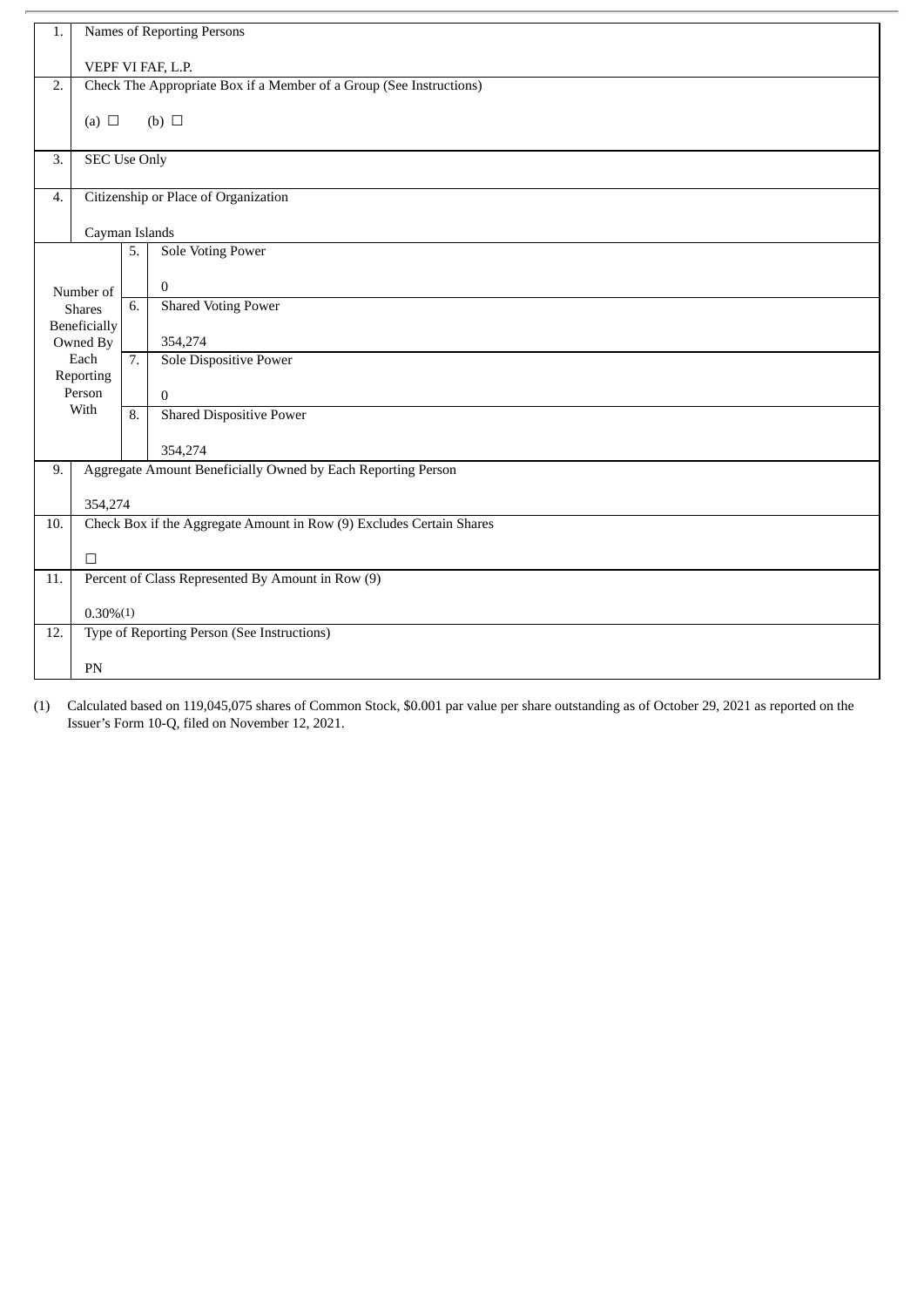| 1.  | Names of Reporting Persons                                          |                  |                                                                      |  |  |
|-----|---------------------------------------------------------------------|------------------|----------------------------------------------------------------------|--|--|
|     |                                                                     |                  |                                                                      |  |  |
|     |                                                                     |                  | Vista Co-Invest Fund 2017-1, L.P.                                    |  |  |
| 2.  | Check The Appropriate Box if a Member of a Group (See Instructions) |                  |                                                                      |  |  |
|     |                                                                     |                  |                                                                      |  |  |
|     | (a) $\Box$                                                          |                  | (b) $\Box$                                                           |  |  |
|     |                                                                     |                  |                                                                      |  |  |
| 3.  | <b>SEC Use Only</b>                                                 |                  |                                                                      |  |  |
|     |                                                                     |                  |                                                                      |  |  |
| 4.  |                                                                     |                  | Citizenship or Place of Organization                                 |  |  |
|     |                                                                     |                  |                                                                      |  |  |
|     | Delaware                                                            |                  |                                                                      |  |  |
|     |                                                                     | 5.               | <b>Sole Voting Power</b>                                             |  |  |
|     |                                                                     |                  |                                                                      |  |  |
|     | Number of                                                           |                  | $\mathbf{0}$                                                         |  |  |
|     | <b>Shares</b>                                                       | 6.               | <b>Shared Voting Power</b>                                           |  |  |
|     | Beneficially                                                        |                  |                                                                      |  |  |
|     | Owned By                                                            |                  | 5,377,750                                                            |  |  |
|     | Each                                                                | $\overline{7}$ . | Sole Dispositive Power                                               |  |  |
|     | Reporting                                                           |                  |                                                                      |  |  |
|     | Person<br>With                                                      |                  | $\mathbf{0}$                                                         |  |  |
|     |                                                                     | 8.               | <b>Shared Dispositive Power</b>                                      |  |  |
|     |                                                                     |                  |                                                                      |  |  |
|     |                                                                     |                  | 5,377,750                                                            |  |  |
| 9.  |                                                                     |                  | Aggregate Amount Beneficially Owned by Each Reporting Person         |  |  |
|     |                                                                     |                  |                                                                      |  |  |
|     | 5,377,750                                                           |                  |                                                                      |  |  |
| 10. |                                                                     |                  | Check Box if the Aggregate Amount in Row (9) Excludes Certain Shares |  |  |
|     |                                                                     |                  |                                                                      |  |  |
|     | $\Box$                                                              |                  |                                                                      |  |  |
| 11. |                                                                     |                  | Percent of Class Represented By Amount in Row (9)                    |  |  |
|     |                                                                     |                  |                                                                      |  |  |
|     | $4.52\%(1)$                                                         |                  |                                                                      |  |  |
| 12. |                                                                     |                  | Type of Reporting Person (See Instructions)                          |  |  |
|     |                                                                     |                  |                                                                      |  |  |
|     | PN                                                                  |                  |                                                                      |  |  |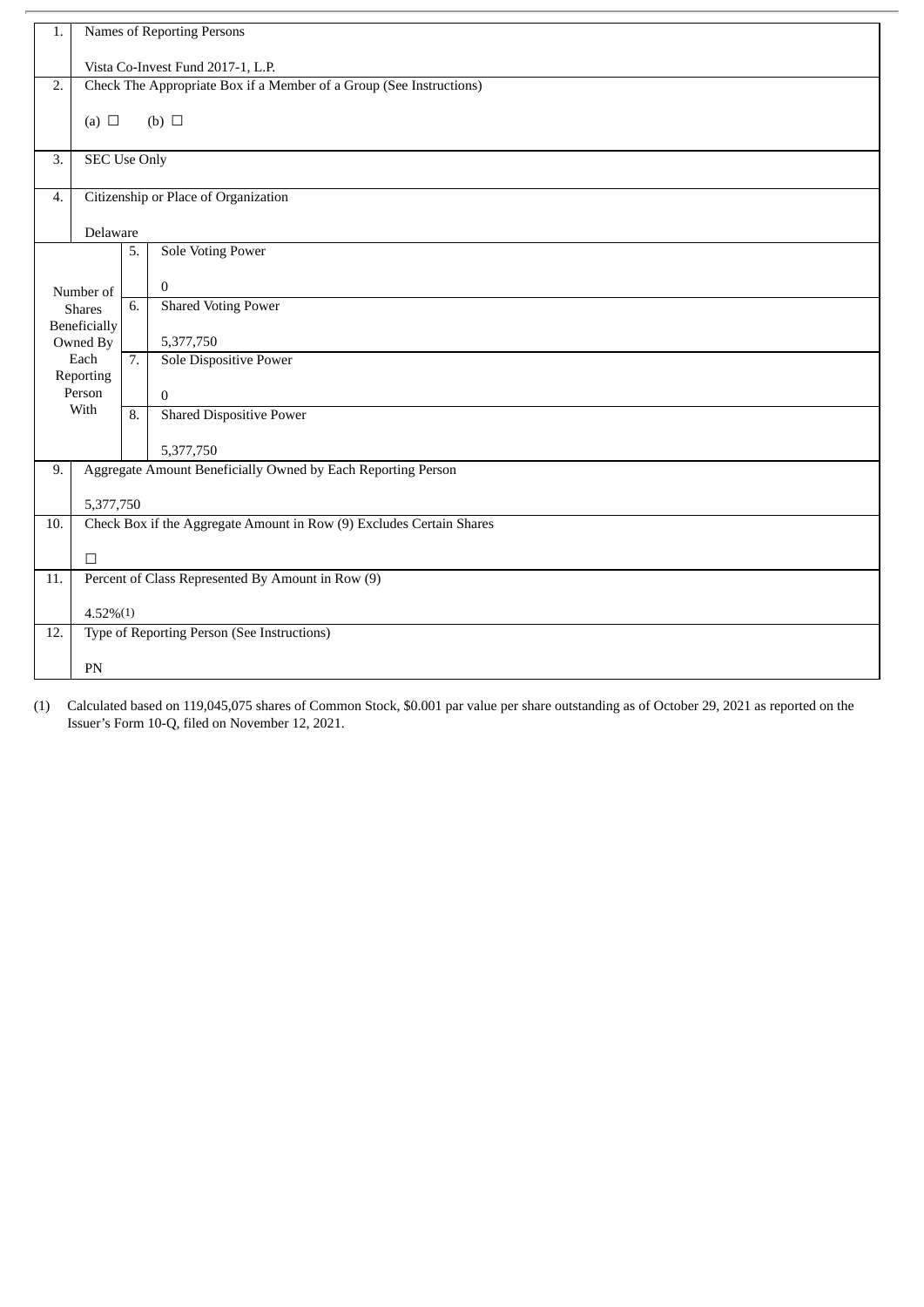| 1.  |                                                                     |    | Names of Reporting Persons                                           |  |  |
|-----|---------------------------------------------------------------------|----|----------------------------------------------------------------------|--|--|
|     |                                                                     |    |                                                                      |  |  |
|     | VEPF VI Co-Invest 1, L.P.                                           |    |                                                                      |  |  |
| 2.  | Check The Appropriate Box if a Member of a Group (See Instructions) |    |                                                                      |  |  |
|     | (a) $\Box$                                                          |    | (b) $\Box$                                                           |  |  |
|     |                                                                     |    |                                                                      |  |  |
| 3.  | <b>SEC Use Only</b>                                                 |    |                                                                      |  |  |
| 4.  |                                                                     |    | Citizenship or Place of Organization                                 |  |  |
|     |                                                                     |    |                                                                      |  |  |
|     | Cayman Islands                                                      |    |                                                                      |  |  |
|     |                                                                     | 5. | <b>Sole Voting Power</b>                                             |  |  |
|     |                                                                     |    | $\mathbf{0}$                                                         |  |  |
|     | Number of<br><b>Shares</b>                                          | 6. | <b>Shared Voting Power</b>                                           |  |  |
|     | Beneficially                                                        |    |                                                                      |  |  |
|     | Owned By                                                            |    | 1,882,212                                                            |  |  |
|     | Each                                                                | 7. | Sole Dispositive Power                                               |  |  |
|     | Reporting<br>Person                                                 |    | $\overline{0}$                                                       |  |  |
|     | With                                                                | 8. | <b>Shared Dispositive Power</b>                                      |  |  |
|     |                                                                     |    |                                                                      |  |  |
|     |                                                                     |    | 1,882,212                                                            |  |  |
| 9.  |                                                                     |    | Aggregate Amount Beneficially Owned by Each Reporting Person         |  |  |
|     | 1,882,212                                                           |    |                                                                      |  |  |
| 10. |                                                                     |    | Check Box if the Aggregate Amount in Row (9) Excludes Certain Shares |  |  |
|     |                                                                     |    |                                                                      |  |  |
|     | $\Box$                                                              |    |                                                                      |  |  |
| 11. |                                                                     |    | Percent of Class Represented By Amount in Row (9)                    |  |  |
|     | $1.58\%(1)$                                                         |    |                                                                      |  |  |
| 12. |                                                                     |    | Type of Reporting Person (See Instructions)                          |  |  |
|     |                                                                     |    |                                                                      |  |  |
|     | PN                                                                  |    |                                                                      |  |  |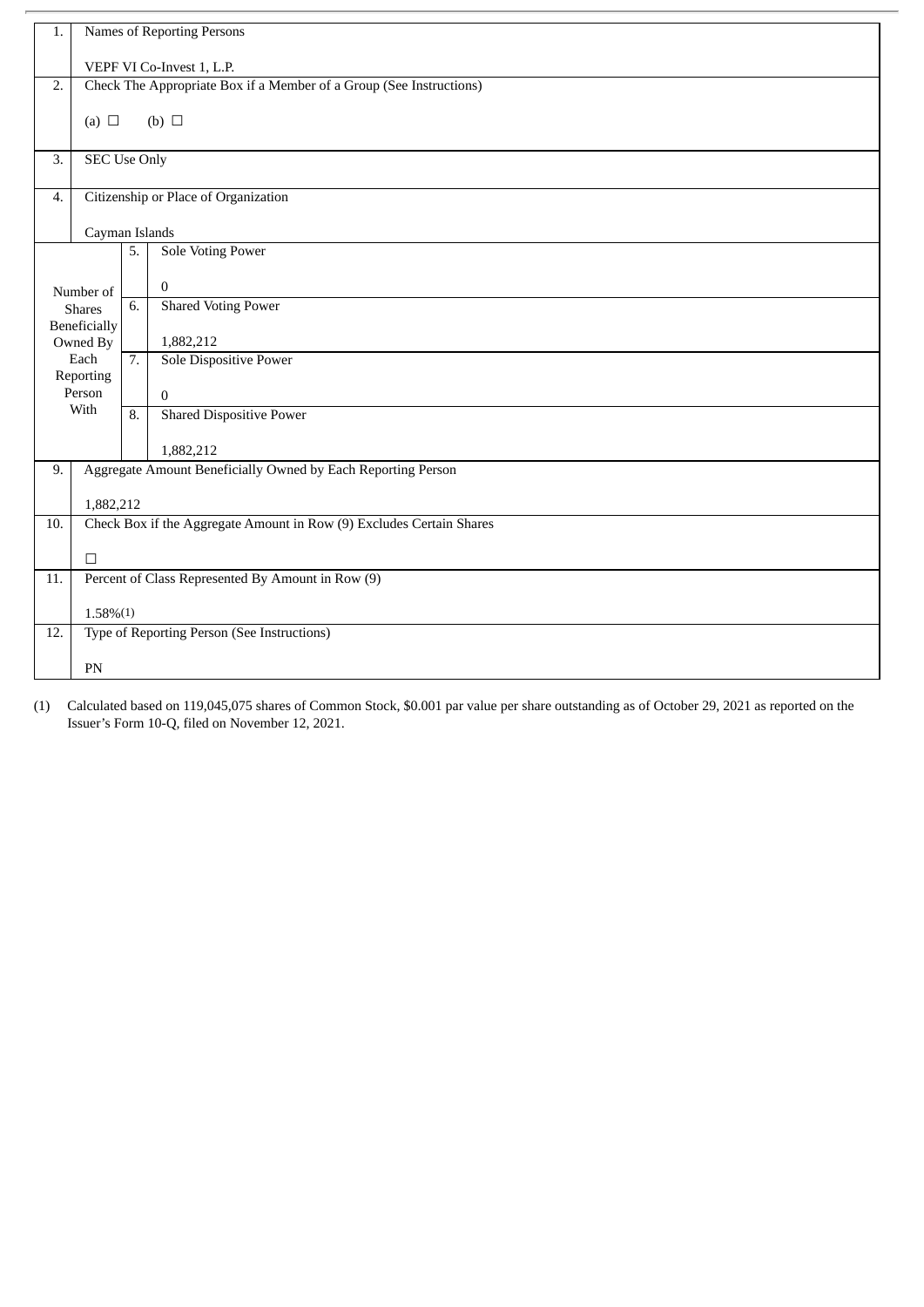| 1.  |                                                                     |                  | Names of Reporting Persons                                           |  |  |
|-----|---------------------------------------------------------------------|------------------|----------------------------------------------------------------------|--|--|
|     | Vista Equity Partners Fund VI GP, L.P.                              |                  |                                                                      |  |  |
| 2.  | Check The Appropriate Box if a Member of a Group (See Instructions) |                  |                                                                      |  |  |
|     | (a) $\Box$                                                          |                  | (b) $\Box$                                                           |  |  |
|     |                                                                     |                  |                                                                      |  |  |
| 3.  | <b>SEC Use Only</b>                                                 |                  |                                                                      |  |  |
| 4.  |                                                                     |                  | Citizenship or Place of Organization                                 |  |  |
|     |                                                                     |                  |                                                                      |  |  |
|     | Cayman Islands                                                      | 5.               | <b>Sole Voting Power</b>                                             |  |  |
|     |                                                                     |                  |                                                                      |  |  |
|     | Number of                                                           |                  | $\mathbf{0}$                                                         |  |  |
|     | <b>Shares</b>                                                       | 6.               | <b>Shared Voting Power</b>                                           |  |  |
|     | <b>Beneficially</b><br>Owned By                                     |                  | 47,055,322                                                           |  |  |
|     | Each                                                                | $\overline{7}$ . | Sole Dispositive Power                                               |  |  |
|     | Reporting<br>Person                                                 |                  |                                                                      |  |  |
|     | With                                                                | 8.               | $\Omega$<br><b>Shared Dispositive Power</b>                          |  |  |
|     |                                                                     |                  |                                                                      |  |  |
|     |                                                                     |                  | 47,055,322                                                           |  |  |
| 9.  |                                                                     |                  | Aggregate Amount Beneficially Owned by Each Reporting Person         |  |  |
|     | 47,055,322                                                          |                  |                                                                      |  |  |
| 10. |                                                                     |                  | Check Box if the Aggregate Amount in Row (9) Excludes Certain Shares |  |  |
|     | $\Box$                                                              |                  |                                                                      |  |  |
| 11. |                                                                     |                  | Percent of Class Represented By Amount in Row (9)                    |  |  |
|     |                                                                     |                  |                                                                      |  |  |
|     | 39.53%(1)                                                           |                  |                                                                      |  |  |
| 12. |                                                                     |                  | Type of Reporting Person (See Instructions)                          |  |  |
|     | PN                                                                  |                  |                                                                      |  |  |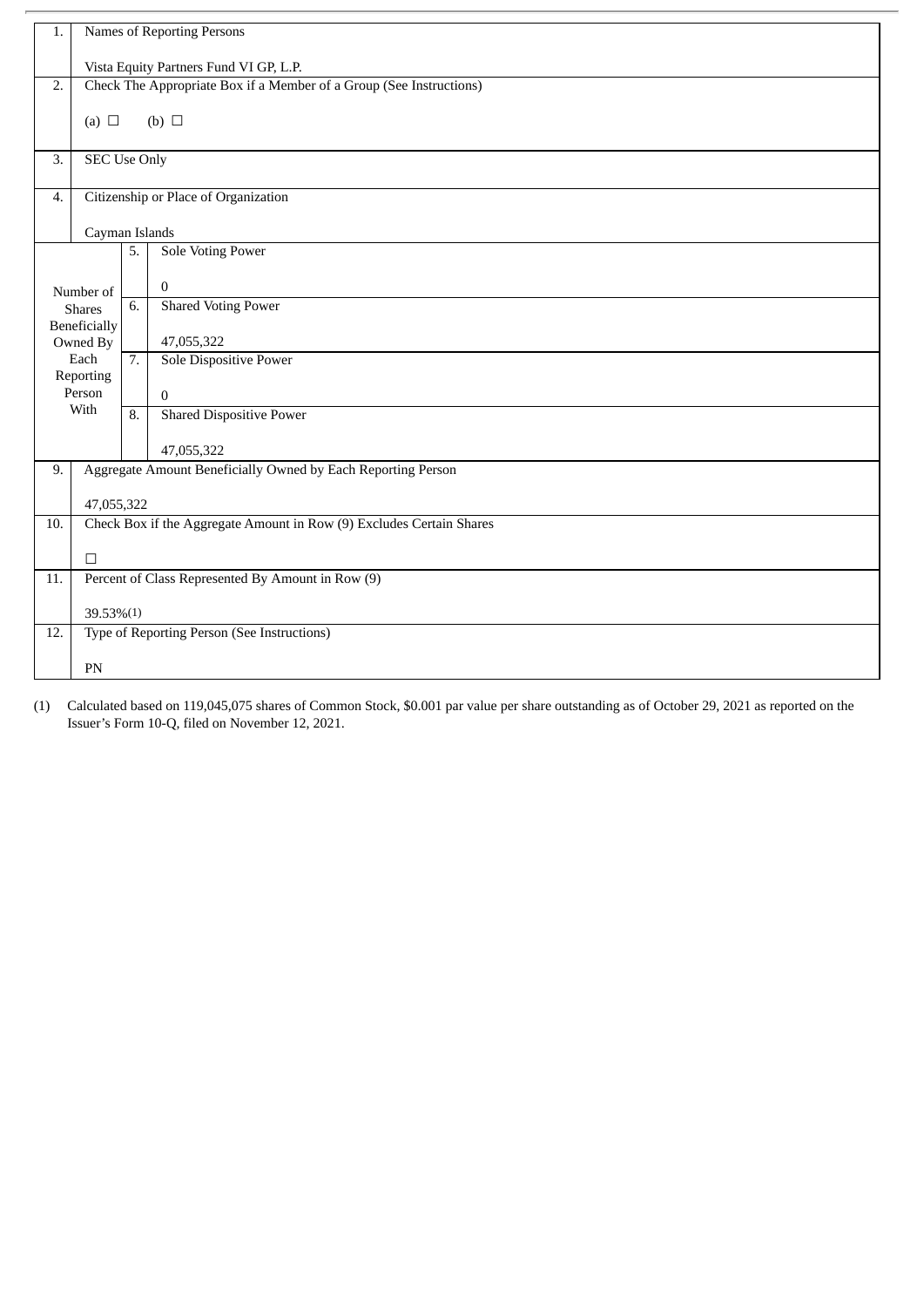| 1.  | Names of Reporting Persons |                  |                                                                      |  |  |
|-----|----------------------------|------------------|----------------------------------------------------------------------|--|--|
|     |                            |                  |                                                                      |  |  |
|     |                            |                  | Vista Co-Invest Fund 2017-1 GP, L.P.                                 |  |  |
| 2.  |                            |                  | Check The Appropriate Box if a Member of a Group (See Instructions)  |  |  |
|     |                            |                  |                                                                      |  |  |
|     | (a) $\Box$                 |                  | (b) $\Box$                                                           |  |  |
|     |                            |                  |                                                                      |  |  |
| 3.  | <b>SEC Use Only</b>        |                  |                                                                      |  |  |
|     |                            |                  |                                                                      |  |  |
| 4.  |                            |                  | Citizenship or Place of Organization                                 |  |  |
|     |                            |                  |                                                                      |  |  |
|     | Cayman Islands             |                  |                                                                      |  |  |
|     |                            | 5.               | <b>Sole Voting Power</b>                                             |  |  |
|     |                            |                  |                                                                      |  |  |
|     |                            |                  | $\mathbf{0}$                                                         |  |  |
|     | Number of<br><b>Shares</b> | 6.               | <b>Shared Voting Power</b>                                           |  |  |
|     | <b>Beneficially</b>        |                  |                                                                      |  |  |
|     | Owned By                   |                  | 5,377,750                                                            |  |  |
|     | Each                       | $\overline{7}$ . | <b>Sole Dispositive Power</b>                                        |  |  |
|     | Reporting                  |                  |                                                                      |  |  |
|     | Person                     |                  |                                                                      |  |  |
|     | With                       |                  | $\mathbf{0}$                                                         |  |  |
|     |                            | 8.               | <b>Shared Dispositive Power</b>                                      |  |  |
|     |                            |                  |                                                                      |  |  |
|     |                            |                  | 5,377,750                                                            |  |  |
| 9.  |                            |                  | Aggregate Amount Beneficially Owned by Each Reporting Person         |  |  |
|     |                            |                  |                                                                      |  |  |
|     | 5,377,750                  |                  |                                                                      |  |  |
| 10. |                            |                  | Check Box if the Aggregate Amount in Row (9) Excludes Certain Shares |  |  |
|     |                            |                  |                                                                      |  |  |
|     | $\Box$                     |                  |                                                                      |  |  |
| 11. |                            |                  | Percent of Class Represented By Amount in Row (9)                    |  |  |
|     |                            |                  |                                                                      |  |  |
|     | $4.52\%(1)$                |                  |                                                                      |  |  |
| 12. |                            |                  | Type of Reporting Person (See Instructions)                          |  |  |
|     |                            |                  |                                                                      |  |  |
|     | PN                         |                  |                                                                      |  |  |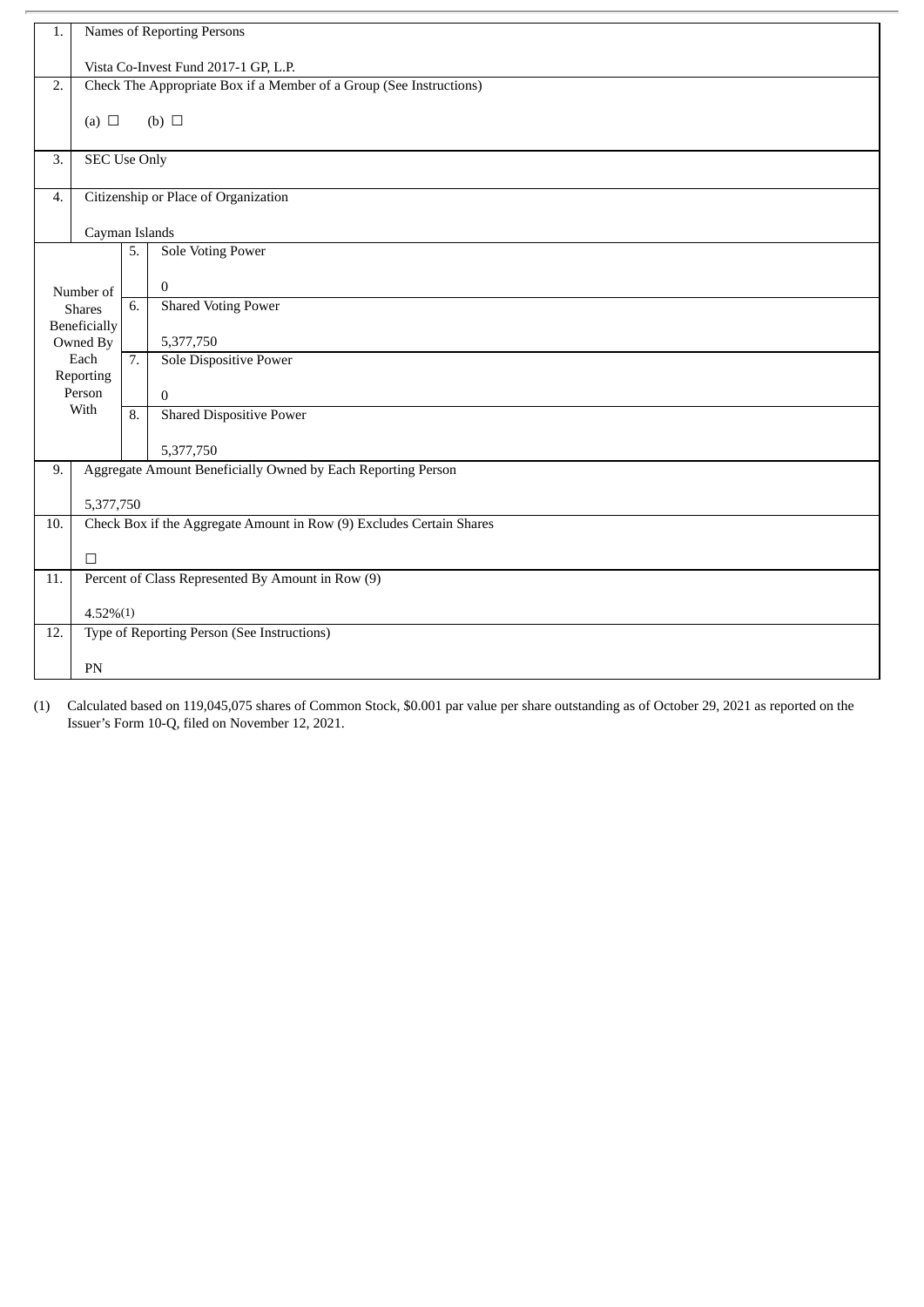| 1.  | Names of Reporting Persons                                          |    |                                                                      |  |  |
|-----|---------------------------------------------------------------------|----|----------------------------------------------------------------------|--|--|
|     | VEPF VI Co-Invest 1 GP, L.P.                                        |    |                                                                      |  |  |
| 2.  | Check The Appropriate Box if a Member of a Group (See Instructions) |    |                                                                      |  |  |
|     | (a) $\Box$                                                          |    | (b) $\Box$                                                           |  |  |
|     |                                                                     |    |                                                                      |  |  |
| 3.  | <b>SEC Use Only</b>                                                 |    |                                                                      |  |  |
| 4.  |                                                                     |    | Citizenship or Place of Organization                                 |  |  |
|     | Cayman Islands                                                      |    |                                                                      |  |  |
|     |                                                                     | 5. | <b>Sole Voting Power</b>                                             |  |  |
|     | Number of                                                           |    | $\Omega$                                                             |  |  |
|     | <b>Shares</b>                                                       | 6. | <b>Shared Voting Power</b>                                           |  |  |
|     | <b>Beneficially</b><br>Owned By                                     |    | 1,882,212                                                            |  |  |
|     | Each                                                                | 7. | Sole Dispositive Power                                               |  |  |
|     | Reporting<br>Person                                                 |    | $\mathbf{0}$                                                         |  |  |
|     | With                                                                | 8. | <b>Shared Dispositive Power</b>                                      |  |  |
|     |                                                                     |    | 1,882,212                                                            |  |  |
| 9.  |                                                                     |    | Aggregate Amount Beneficially Owned by Each Reporting Person         |  |  |
|     |                                                                     |    |                                                                      |  |  |
| 10. | 1,882,212                                                           |    | Check Box if the Aggregate Amount in Row (9) Excludes Certain Shares |  |  |
|     |                                                                     |    |                                                                      |  |  |
| 11. | $\Box$<br>Percent of Class Represented By Amount in Row (9)         |    |                                                                      |  |  |
|     |                                                                     |    |                                                                      |  |  |
|     | $1.58\%(1)$                                                         |    |                                                                      |  |  |
| 12. |                                                                     |    | Type of Reporting Person (See Instructions)                          |  |  |
|     | PN                                                                  |    |                                                                      |  |  |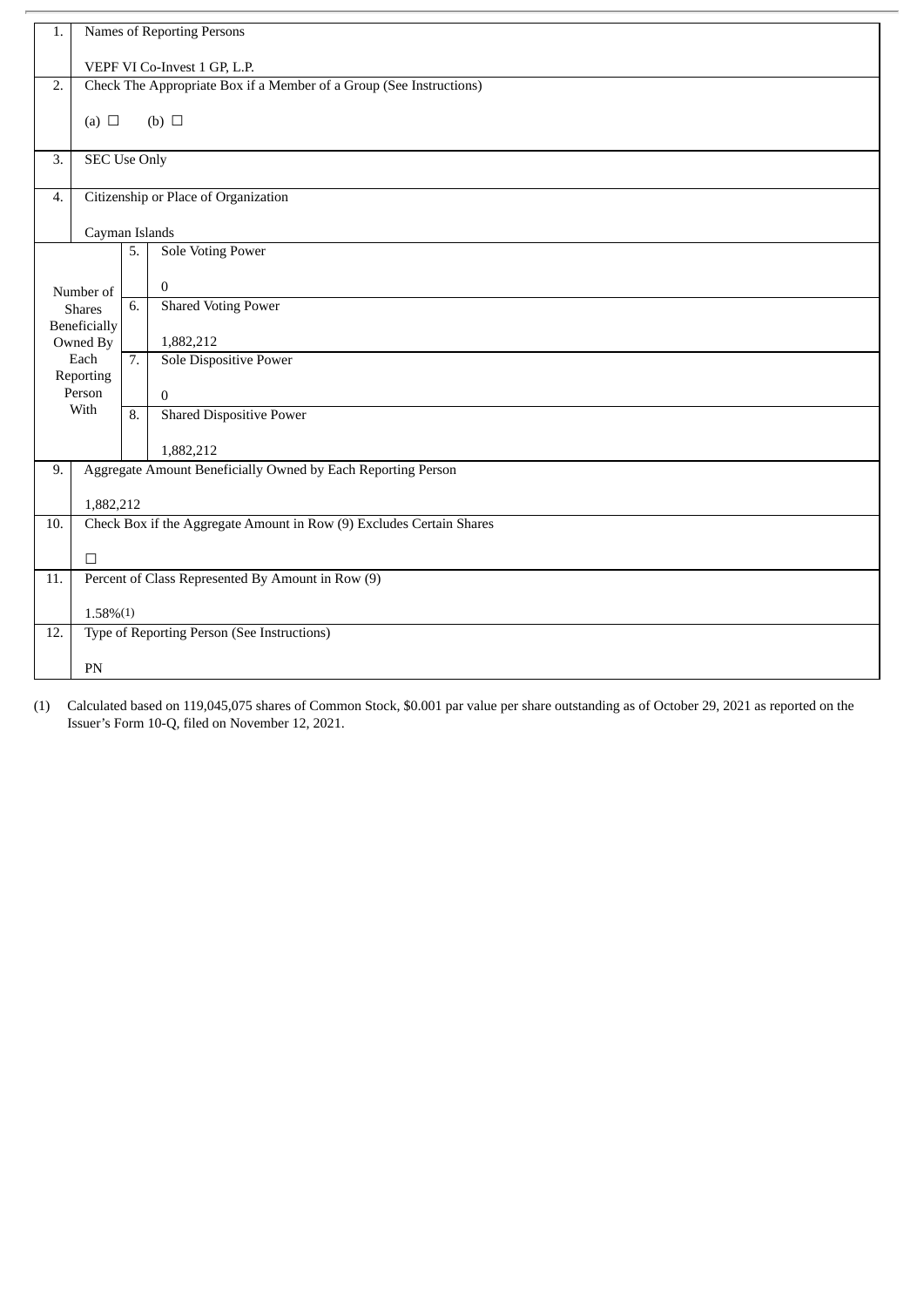| 1.  | Names of Reporting Persons                                  |                  |                                                                      |  |
|-----|-------------------------------------------------------------|------------------|----------------------------------------------------------------------|--|
|     | VEPF VI GP, Ltd.                                            |                  |                                                                      |  |
| 2.  |                                                             |                  | Check The Appropriate Box if a Member of a Group (See Instructions)  |  |
|     |                                                             |                  |                                                                      |  |
|     | (a) $\Box$                                                  |                  | (b) $\Box$                                                           |  |
| 3.  | <b>SEC Use Only</b>                                         |                  |                                                                      |  |
| 4.  |                                                             |                  | Citizenship or Place of Organization                                 |  |
|     |                                                             |                  |                                                                      |  |
|     | Cayman Islands                                              |                  |                                                                      |  |
|     |                                                             | 5.               | <b>Sole Voting Power</b>                                             |  |
|     | Number of                                                   |                  | $\bf{0}$                                                             |  |
|     | <b>Shares</b>                                               | 6.               | <b>Shared Voting Power</b>                                           |  |
|     | Beneficially                                                |                  |                                                                      |  |
|     | Owned By                                                    |                  | 47,055,322                                                           |  |
|     | Each<br>Reporting                                           | $\overline{7}$ . | Sole Dispositive Power                                               |  |
|     | Person                                                      |                  | $\mathbf{0}$                                                         |  |
|     | With                                                        | 8.               | <b>Shared Dispositive Power</b>                                      |  |
|     |                                                             |                  | 47,055,322                                                           |  |
| 9.  |                                                             |                  | Aggregate Amount Beneficially Owned by Each Reporting Person         |  |
|     | 47,055,322                                                  |                  |                                                                      |  |
| 10. |                                                             |                  | Check Box if the Aggregate Amount in Row (9) Excludes Certain Shares |  |
|     |                                                             |                  |                                                                      |  |
|     | $\Box$<br>Percent of Class Represented By Amount in Row (9) |                  |                                                                      |  |
| 11. |                                                             |                  |                                                                      |  |
|     | 39.53%(1)                                                   |                  |                                                                      |  |
| 12. |                                                             |                  | Type of Reporting Person (See Instructions)                          |  |
|     | 00                                                          |                  |                                                                      |  |
|     |                                                             |                  |                                                                      |  |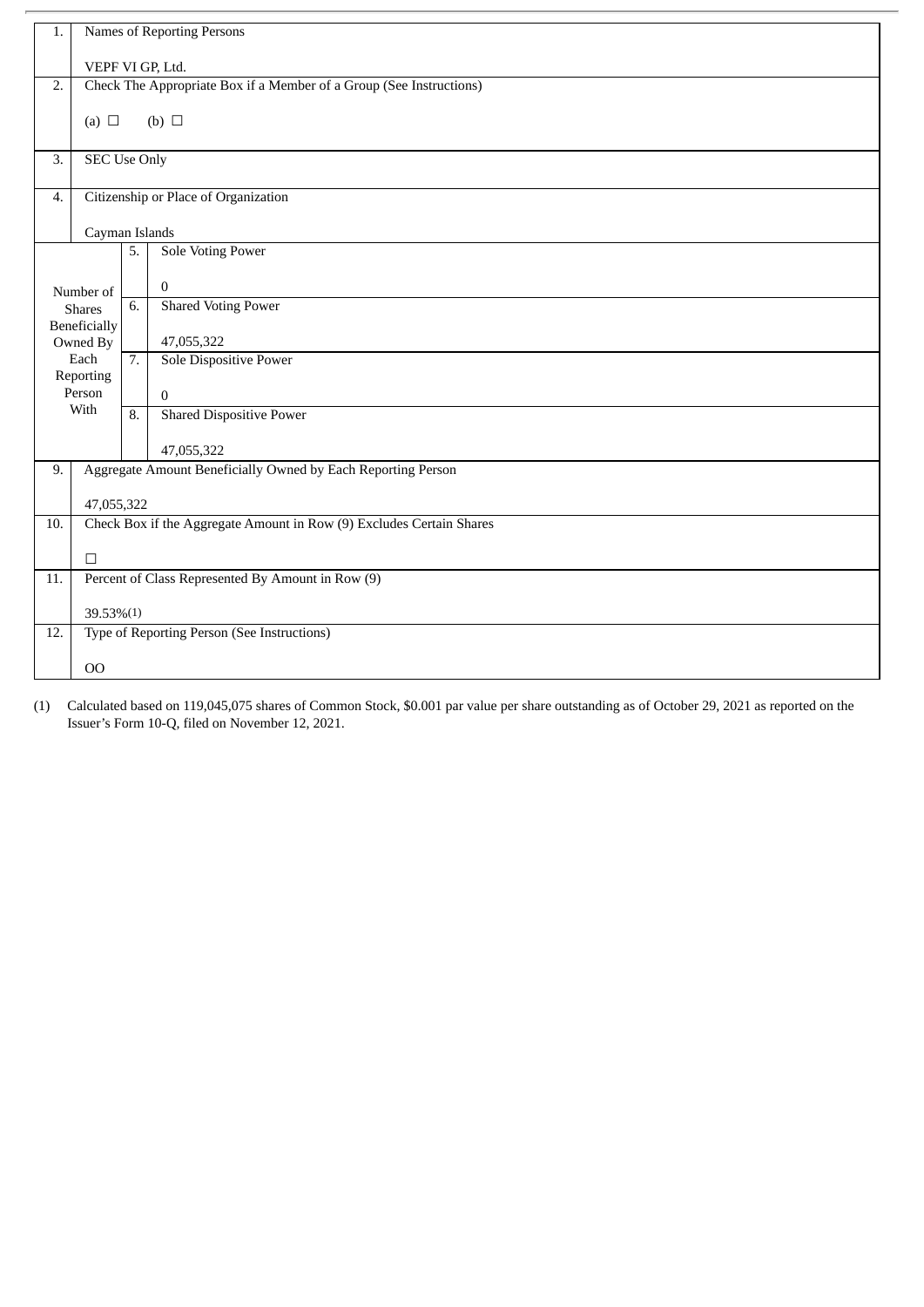| 1.  |                                                                     |                  | Names of Reporting Persons                                           |  |  |
|-----|---------------------------------------------------------------------|------------------|----------------------------------------------------------------------|--|--|
|     | Vista Co-Invest Fund 2017-1 GP, Ltd.                                |                  |                                                                      |  |  |
| 2.  | Check The Appropriate Box if a Member of a Group (See Instructions) |                  |                                                                      |  |  |
|     |                                                                     |                  |                                                                      |  |  |
|     | (a) $\Box$                                                          |                  | (b) $\Box$                                                           |  |  |
| 3.  | <b>SEC Use Only</b>                                                 |                  |                                                                      |  |  |
| 4.  |                                                                     |                  | Citizenship or Place of Organization                                 |  |  |
|     | Cayman Islands                                                      |                  |                                                                      |  |  |
|     |                                                                     | 5.               | <b>Sole Voting Power</b>                                             |  |  |
|     | Number of                                                           |                  | $\Omega$                                                             |  |  |
|     | <b>Shares</b>                                                       | 6.               | <b>Shared Voting Power</b>                                           |  |  |
|     | <b>Beneficially</b><br>Owned By                                     |                  | 5,377,750                                                            |  |  |
|     | Each                                                                | $\overline{7}$ . | <b>Sole Dispositive Power</b>                                        |  |  |
|     | Reporting<br>Person                                                 |                  | $\mathbf{0}$                                                         |  |  |
|     | With                                                                | 8.               | <b>Shared Dispositive Power</b>                                      |  |  |
|     |                                                                     |                  | 5,377,750                                                            |  |  |
| 9.  |                                                                     |                  | Aggregate Amount Beneficially Owned by Each Reporting Person         |  |  |
|     |                                                                     |                  |                                                                      |  |  |
| 10. | 5,377,750                                                           |                  | Check Box if the Aggregate Amount in Row (9) Excludes Certain Shares |  |  |
|     |                                                                     |                  |                                                                      |  |  |
|     | $\Box$                                                              |                  |                                                                      |  |  |
| 11. |                                                                     |                  | Percent of Class Represented By Amount in Row (9)                    |  |  |
|     | $4.52\%(1)$                                                         |                  |                                                                      |  |  |
| 12. |                                                                     |                  | Type of Reporting Person (See Instructions)                          |  |  |
|     | 00                                                                  |                  |                                                                      |  |  |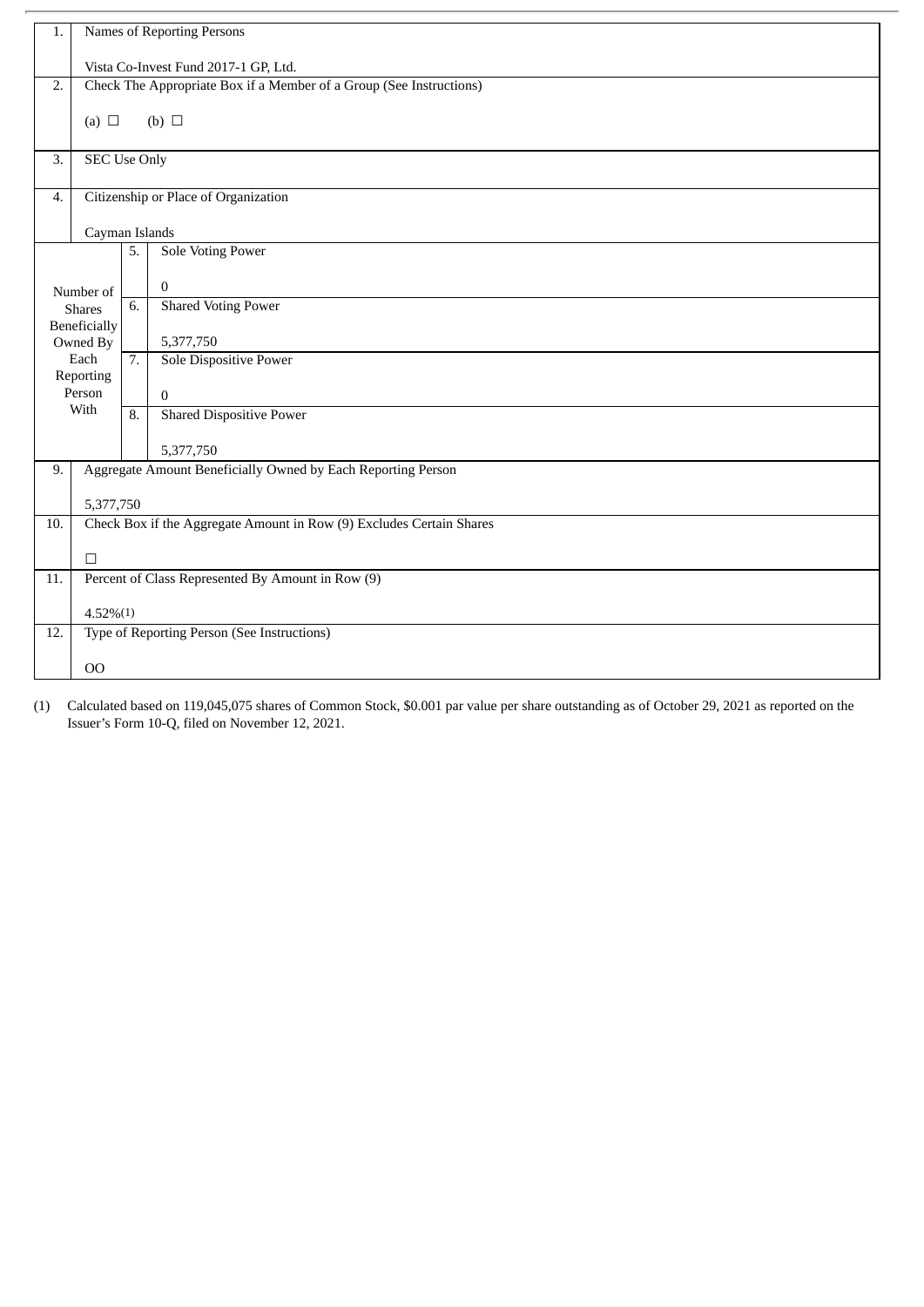| 1.  | Names of Reporting Persons                                          |    |                                                                      |  |  |
|-----|---------------------------------------------------------------------|----|----------------------------------------------------------------------|--|--|
|     | VEPF VI Co-Invest 1 GP, Ltd.                                        |    |                                                                      |  |  |
| 2.  | Check The Appropriate Box if a Member of a Group (See Instructions) |    |                                                                      |  |  |
|     | (a) $\Box$                                                          |    | (b) $\Box$                                                           |  |  |
|     |                                                                     |    |                                                                      |  |  |
| 3.  | <b>SEC Use Only</b>                                                 |    |                                                                      |  |  |
| 4.  |                                                                     |    | Citizenship or Place of Organization                                 |  |  |
|     | Cayman Islands                                                      |    |                                                                      |  |  |
|     |                                                                     | 5. | <b>Sole Voting Power</b>                                             |  |  |
|     |                                                                     |    | $\Omega$                                                             |  |  |
|     | Number of<br><b>Shares</b>                                          | 6. | <b>Shared Voting Power</b>                                           |  |  |
|     | <b>Beneficially</b>                                                 |    | 1,882,212                                                            |  |  |
|     | Owned By<br>Each                                                    | 7. | Sole Dispositive Power                                               |  |  |
|     | Reporting                                                           |    |                                                                      |  |  |
|     | Person<br>With                                                      | 8. | $\mathbf{0}$<br><b>Shared Dispositive Power</b>                      |  |  |
|     |                                                                     |    |                                                                      |  |  |
|     |                                                                     |    | 1,882,212                                                            |  |  |
| 9.  |                                                                     |    | Aggregate Amount Beneficially Owned by Each Reporting Person         |  |  |
|     | 1,882,212                                                           |    |                                                                      |  |  |
| 10. |                                                                     |    | Check Box if the Aggregate Amount in Row (9) Excludes Certain Shares |  |  |
|     | $\Box$                                                              |    |                                                                      |  |  |
| 11. |                                                                     |    | Percent of Class Represented By Amount in Row (9)                    |  |  |
|     | $1.58\%(1)$                                                         |    |                                                                      |  |  |
| 12. |                                                                     |    | Type of Reporting Person (See Instructions)                          |  |  |
|     |                                                                     |    |                                                                      |  |  |
|     | O <sub>O</sub>                                                      |    |                                                                      |  |  |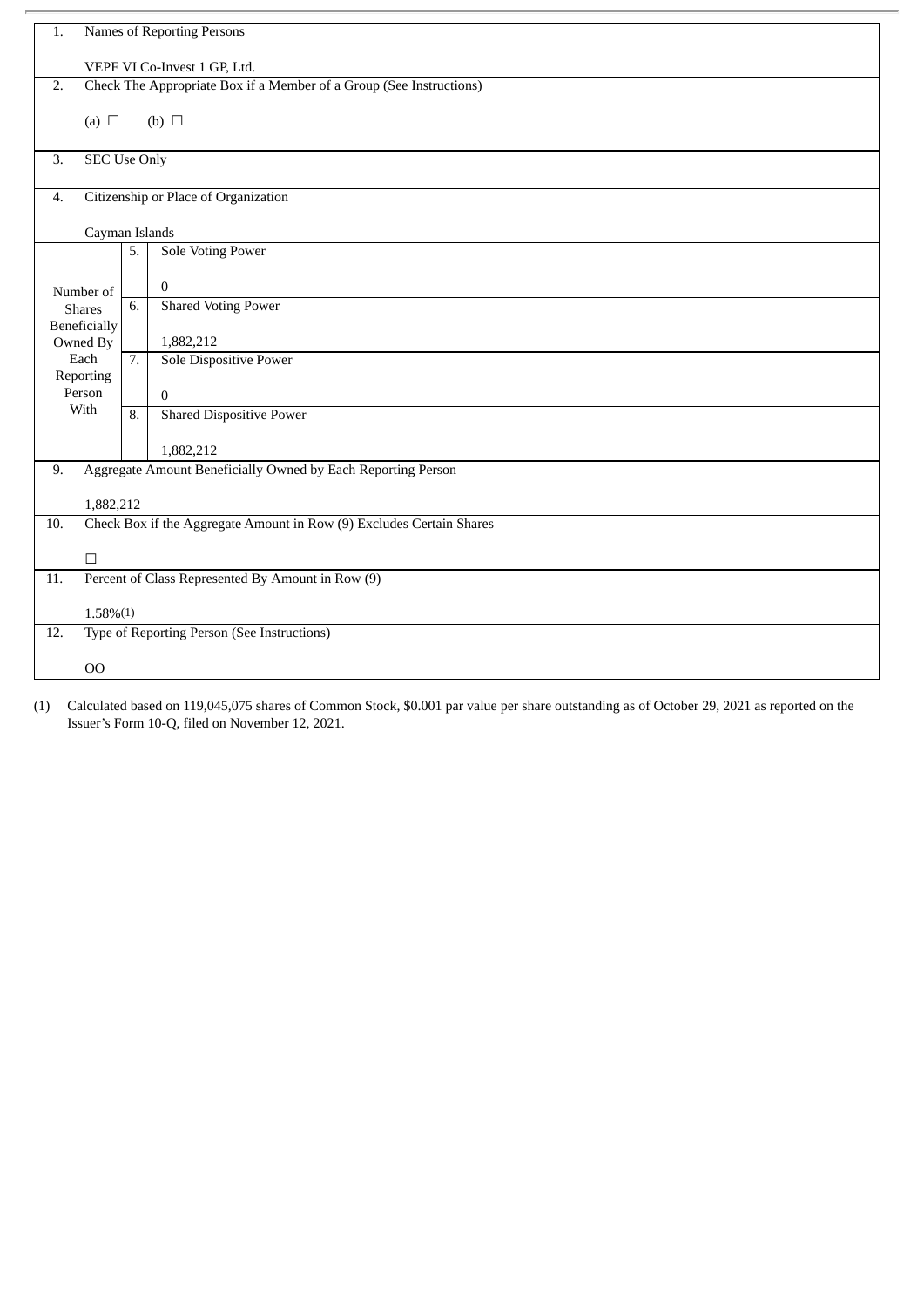| 1.  | Names of Reporting Persons                                           |                  |                                                              |  |  |
|-----|----------------------------------------------------------------------|------------------|--------------------------------------------------------------|--|--|
|     | VEPF Management, L.P.                                                |                  |                                                              |  |  |
| 2.  | Check The Appropriate Box if a Member of a Group (See Instructions)  |                  |                                                              |  |  |
|     | (a) $\Box$                                                           |                  | (b) $\Box$                                                   |  |  |
|     |                                                                      |                  |                                                              |  |  |
| 3.  | <b>SEC Use Only</b>                                                  |                  |                                                              |  |  |
| 4.  |                                                                      |                  | Citizenship or Place of Organization                         |  |  |
|     | Delaware                                                             |                  |                                                              |  |  |
|     |                                                                      | 5.               | <b>Sole Voting Power</b>                                     |  |  |
|     | Number of                                                            |                  | $\mathbf{0}$                                                 |  |  |
|     | <b>Shares</b>                                                        | 6.               | <b>Shared Voting Power</b>                                   |  |  |
|     | <b>Beneficially</b><br>Owned By                                      |                  | 54,315,284                                                   |  |  |
|     | Each                                                                 | $\overline{7}$ . | Sole Dispositive Power                                       |  |  |
|     | Reporting<br>Person                                                  |                  | $\Omega$                                                     |  |  |
|     | With                                                                 | 8.               | <b>Shared Dispositive Power</b>                              |  |  |
|     |                                                                      |                  | 54,315,284                                                   |  |  |
| 9.  |                                                                      |                  | Aggregate Amount Beneficially Owned by Each Reporting Person |  |  |
|     | 54,315,284                                                           |                  |                                                              |  |  |
| 10. | Check Box if the Aggregate Amount in Row (9) Excludes Certain Shares |                  |                                                              |  |  |
|     | $\Box$                                                               |                  |                                                              |  |  |
| 11. |                                                                      |                  | Percent of Class Represented By Amount in Row (9)            |  |  |
|     | 45.62%(1)                                                            |                  |                                                              |  |  |
| 12. |                                                                      |                  | Type of Reporting Person (See Instructions)                  |  |  |
|     | PN                                                                   |                  |                                                              |  |  |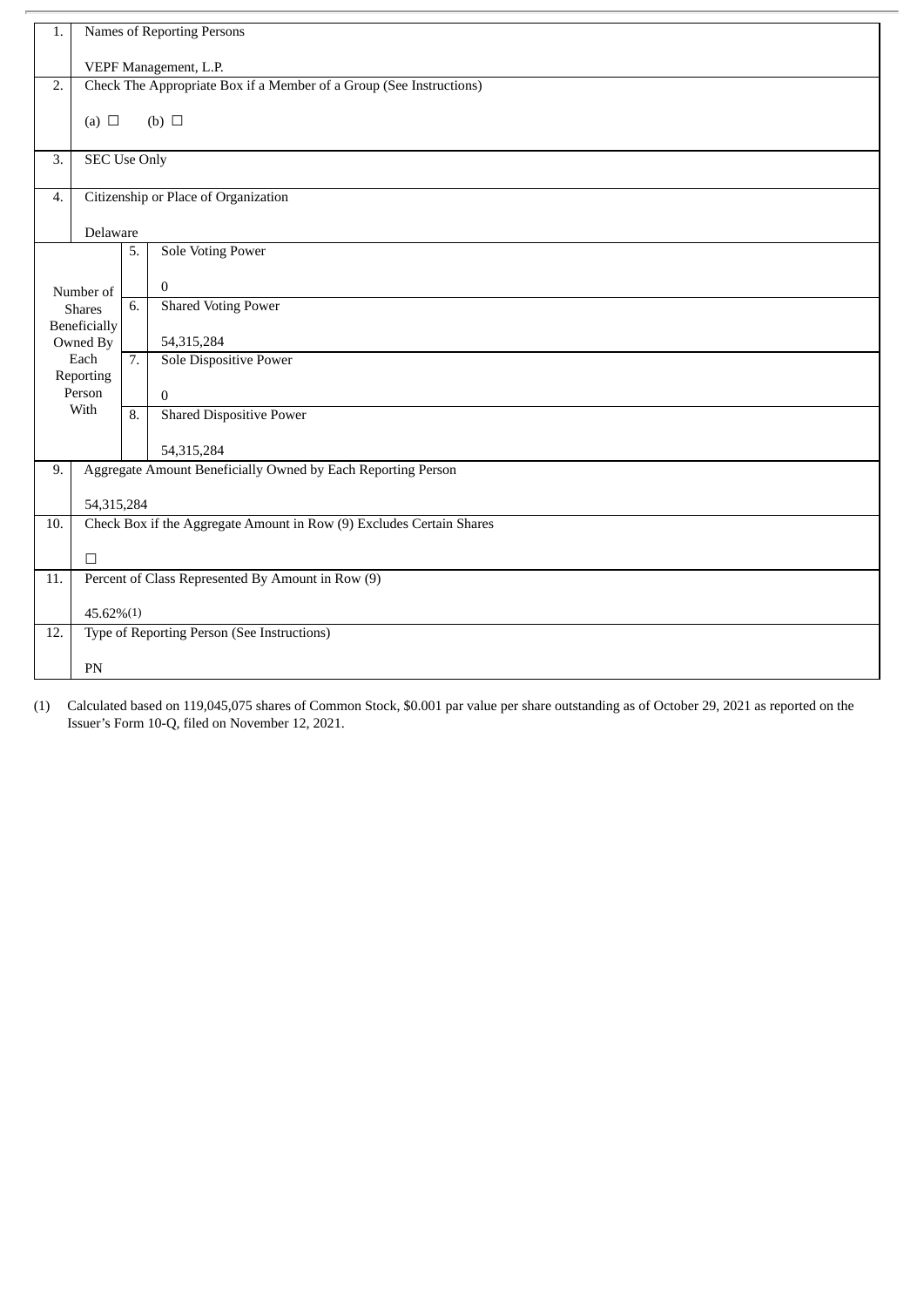| 1.  | Names of Reporting Persons                                           |                  |                                                   |  |  |  |  |  |
|-----|----------------------------------------------------------------------|------------------|---------------------------------------------------|--|--|--|--|--|
|     |                                                                      |                  |                                                   |  |  |  |  |  |
|     |                                                                      | VEP Group, LLC   |                                                   |  |  |  |  |  |
| 2.  | Check The Appropriate Box if a Member of a Group (See Instructions)  |                  |                                                   |  |  |  |  |  |
|     |                                                                      |                  |                                                   |  |  |  |  |  |
|     | (a) $\Box$<br>(b) $\Box$                                             |                  |                                                   |  |  |  |  |  |
|     |                                                                      |                  |                                                   |  |  |  |  |  |
| 3.  | <b>SEC Use Only</b>                                                  |                  |                                                   |  |  |  |  |  |
|     |                                                                      |                  |                                                   |  |  |  |  |  |
| 4.  | Citizenship or Place of Organization                                 |                  |                                                   |  |  |  |  |  |
|     |                                                                      |                  |                                                   |  |  |  |  |  |
|     | Delaware                                                             |                  |                                                   |  |  |  |  |  |
|     |                                                                      | 5.               | <b>Sole Voting Power</b>                          |  |  |  |  |  |
|     |                                                                      |                  |                                                   |  |  |  |  |  |
|     | Number of                                                            |                  | $\boldsymbol{0}$                                  |  |  |  |  |  |
|     | <b>Shares</b>                                                        | 6.               | <b>Shared Voting Power</b>                        |  |  |  |  |  |
|     | Beneficially                                                         |                  |                                                   |  |  |  |  |  |
|     | Owned By                                                             |                  | 54,315,284                                        |  |  |  |  |  |
|     | Each                                                                 | $\overline{7}$ . | Sole Dispositive Power                            |  |  |  |  |  |
|     | Reporting                                                            |                  |                                                   |  |  |  |  |  |
|     | Person                                                               |                  | $\mathbf{0}$                                      |  |  |  |  |  |
|     | With                                                                 | 8.               | <b>Shared Dispositive Power</b>                   |  |  |  |  |  |
|     |                                                                      |                  |                                                   |  |  |  |  |  |
|     |                                                                      |                  | 54,315,284                                        |  |  |  |  |  |
| 9.  | Aggregate Amount Beneficially Owned by Each Reporting Person         |                  |                                                   |  |  |  |  |  |
|     |                                                                      |                  |                                                   |  |  |  |  |  |
|     |                                                                      | 54,315,284       |                                                   |  |  |  |  |  |
| 10. | Check Box if the Aggregate Amount in Row (9) Excludes Certain Shares |                  |                                                   |  |  |  |  |  |
|     |                                                                      |                  |                                                   |  |  |  |  |  |
|     | $\Box$                                                               |                  |                                                   |  |  |  |  |  |
| 11. |                                                                      |                  | Percent of Class Represented By Amount in Row (9) |  |  |  |  |  |
|     |                                                                      |                  |                                                   |  |  |  |  |  |
|     | $45.62\%(1)$                                                         |                  |                                                   |  |  |  |  |  |
| 12. |                                                                      |                  | Type of Reporting Person (See Instructions)       |  |  |  |  |  |
|     |                                                                      |                  |                                                   |  |  |  |  |  |
|     | 00                                                                   |                  |                                                   |  |  |  |  |  |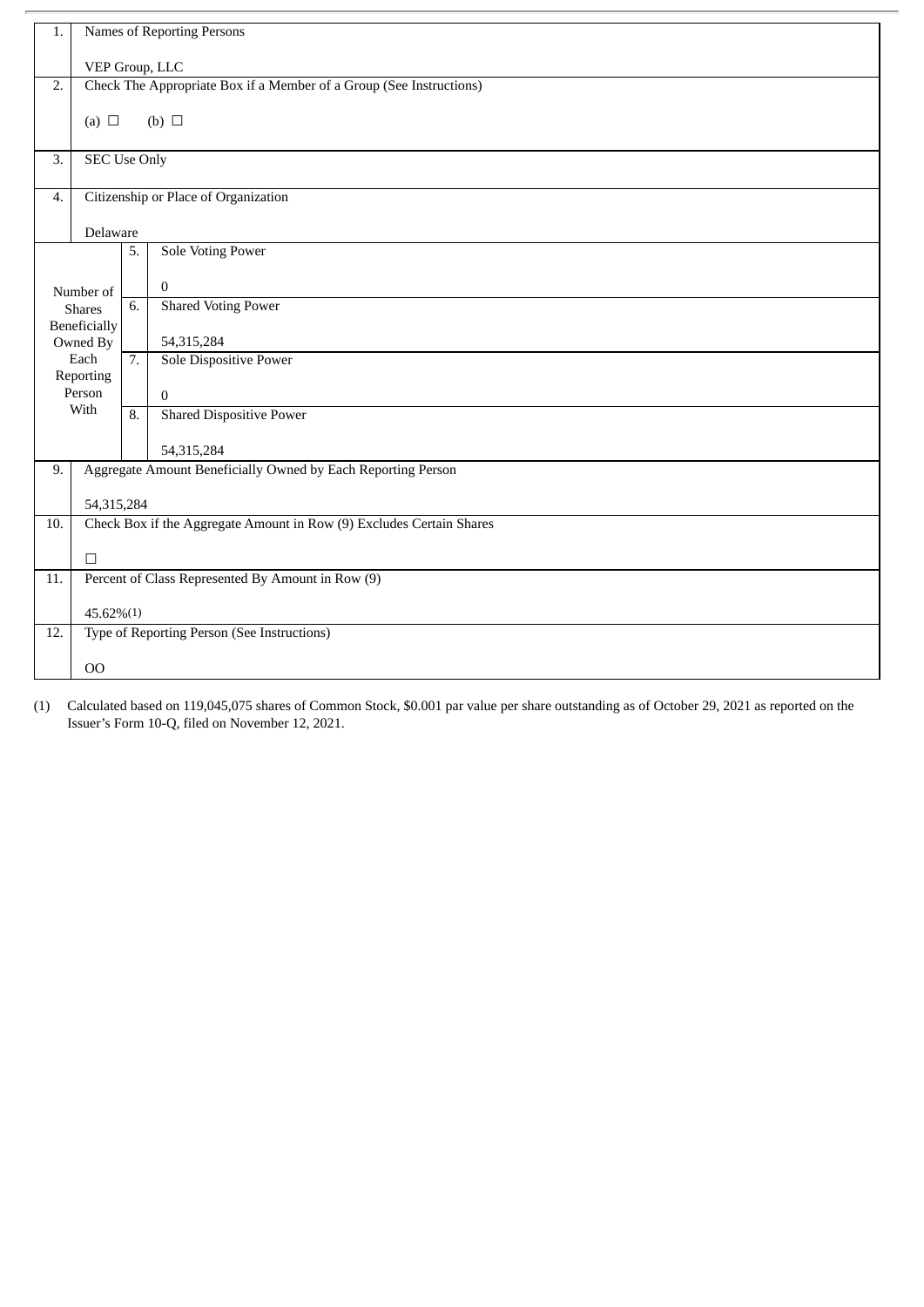| 1.                                                 | Names of Reporting Persons                                          |    |                                                                      |  |  |  |  |
|----------------------------------------------------|---------------------------------------------------------------------|----|----------------------------------------------------------------------|--|--|--|--|
|                                                    | Robert F. Smith                                                     |    |                                                                      |  |  |  |  |
| 2.                                                 | Check The Appropriate Box if a Member of a Group (See Instructions) |    |                                                                      |  |  |  |  |
|                                                    |                                                                     |    |                                                                      |  |  |  |  |
| (b) $\Box$<br>(a) $\Box$                           |                                                                     |    |                                                                      |  |  |  |  |
| 3.                                                 |                                                                     |    |                                                                      |  |  |  |  |
|                                                    | <b>SEC Use Only</b>                                                 |    |                                                                      |  |  |  |  |
| 4.                                                 |                                                                     |    | Citizenship or Place of Organization                                 |  |  |  |  |
|                                                    | <b>United States of America</b>                                     |    |                                                                      |  |  |  |  |
|                                                    |                                                                     | 5. | <b>Sole Voting Power</b>                                             |  |  |  |  |
|                                                    |                                                                     |    |                                                                      |  |  |  |  |
|                                                    | Number of                                                           |    | $\bf{0}$                                                             |  |  |  |  |
|                                                    | <b>Shares</b>                                                       | 6. | <b>Shared Voting Power</b>                                           |  |  |  |  |
|                                                    | <b>Beneficially</b><br>Owned By                                     |    | 54,315,284                                                           |  |  |  |  |
|                                                    | Each                                                                | 7. | Sole Dispositive Power                                               |  |  |  |  |
|                                                    | Reporting                                                           |    |                                                                      |  |  |  |  |
|                                                    | Person                                                              |    | $\overline{0}$                                                       |  |  |  |  |
|                                                    | With                                                                |    | <b>Shared Dispositive Power</b>                                      |  |  |  |  |
|                                                    |                                                                     |    | 54,315,284                                                           |  |  |  |  |
| 9.                                                 | Aggregate Amount Beneficially Owned by Each Reporting Person        |    |                                                                      |  |  |  |  |
|                                                    | 54,315,284                                                          |    |                                                                      |  |  |  |  |
| 10.                                                |                                                                     |    | Check Box if the Aggregate Amount in Row (9) Excludes Certain Shares |  |  |  |  |
|                                                    |                                                                     |    |                                                                      |  |  |  |  |
|                                                    | П                                                                   |    |                                                                      |  |  |  |  |
| 11.                                                |                                                                     |    | Percent of Class Represented By Amount in Row (9)                    |  |  |  |  |
|                                                    | 45.62%(1)                                                           |    |                                                                      |  |  |  |  |
| Type of Reporting Person (See Instructions)<br>12. |                                                                     |    |                                                                      |  |  |  |  |
| IN                                                 |                                                                     |    |                                                                      |  |  |  |  |
|                                                    |                                                                     |    |                                                                      |  |  |  |  |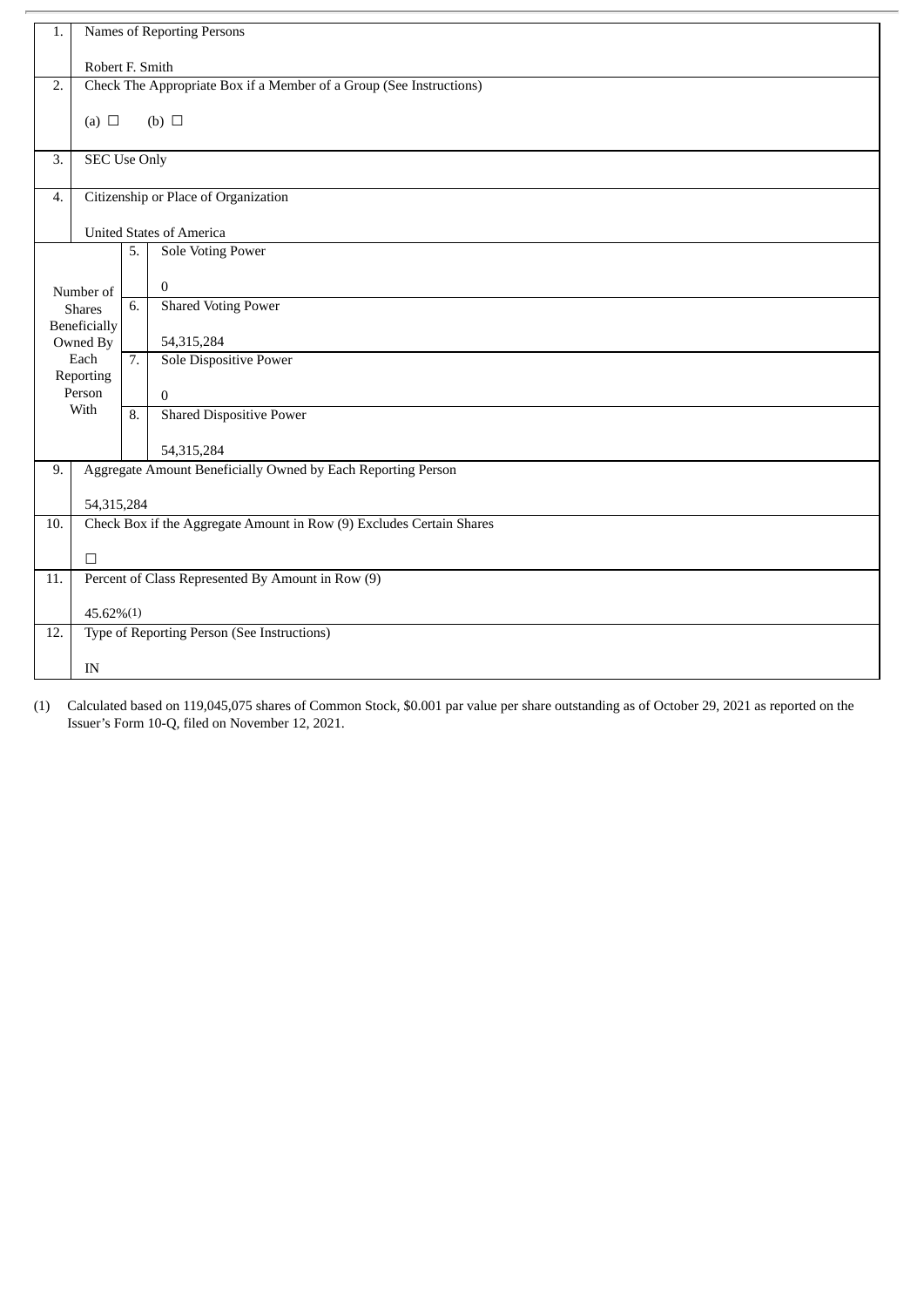#### **Item 1(a). Name of Issuer**

JAMF Holding Corp. (the "Issuer")

#### **Item 1(b). Address of the Issuer's Principal Executive Offices**

100 Washington Ave S, Suite 1100 Minneapolis, Minnesota 55401

#### **Item 2(a). Names of Persons Filing**

This Schedule 13G is being jointly filed by each of the following persons pursuant to Rule 13d-1(k) promulgated by the Commission pursuant to Section 13 of the Act: (i) Vista Equity Partners Fund VI, L.P.; (ii) Vista Equity Partners Fund VI-A, L.P.; (iii) VEPF VI FAF, L.P.; (iv) Vista Co-Invest Fund 2017-1, L.P.; (v) VEPF VI Co-Invest 1, L.P. ((i)-(v) collectively, the "Vista Funds"); (vi) Vista Equity Partners Fund VI GP, L.P. ("Fund VI GP"); (vii) Vista Co-Invest Fund 2017-1 GP, L.P. ("Vista Co-Invest GP"); (viii) VEPF VI Co-Invest 1 GP, L.P. ("VEPF Co-Invest GP"); (ix) VEPF VI GP, Ltd. ("Fund VI UGP"); (x) Vista Co-Invest Fund 2017-1 GP, Ltd. ("Vista Co-Invest UGP"); (xi) VEPF VI Co-Invest 1 GP, Ltd. ("VEPF Co-Invest UGP"); (xii) VEPF Management, L.P. (the "Management Company"); (xiii) VEP Group, LLC ("VEP Group" and collectively with the Vista Funds, Fund VI GP, Fund VI UGP and the Management Company, the "Vista Entities") and (xiv) Robert F. Smith (collectively with the Vista Entities, the "Reporting Persons").

The Reporting Persons have entered into a Joint Filing Agreement, dated February 9, 2022, a copy of which is attached as Exhibit A to this Statement, pursuant to which the Reporting Persons agreed to file this Schedule 13G and any amendments thereto jointly in accordance with the provisions of Rule 13d-1(k)(1) under the Act.

# **Item 2(b). Address of the Principal Business Office, or if none, Residence:**

The principal business address of each of the Vista Entities is 4 Embarcadero Center, 20th Fl., San Francisco, California 94111. The principal business address of Mr. Smith is c/o Vista Equity Partners, 401 Congress Drive, Suite 3100, Austin, Texas 78701.

#### **Item 2(c). Citizenship**

See responses to Item 4 on each cover page.

**Item 2(d). Title of Class of Securities**

Common stock, par value \$0.001 per share.

**Item 2(e). CUSIP Number**

47074L 105

Item 3. If this statement is filed pursuant to Rules 13d-1(b), or 13d-2(b) or (c), check whether the person filing is a(n): Not Applicable.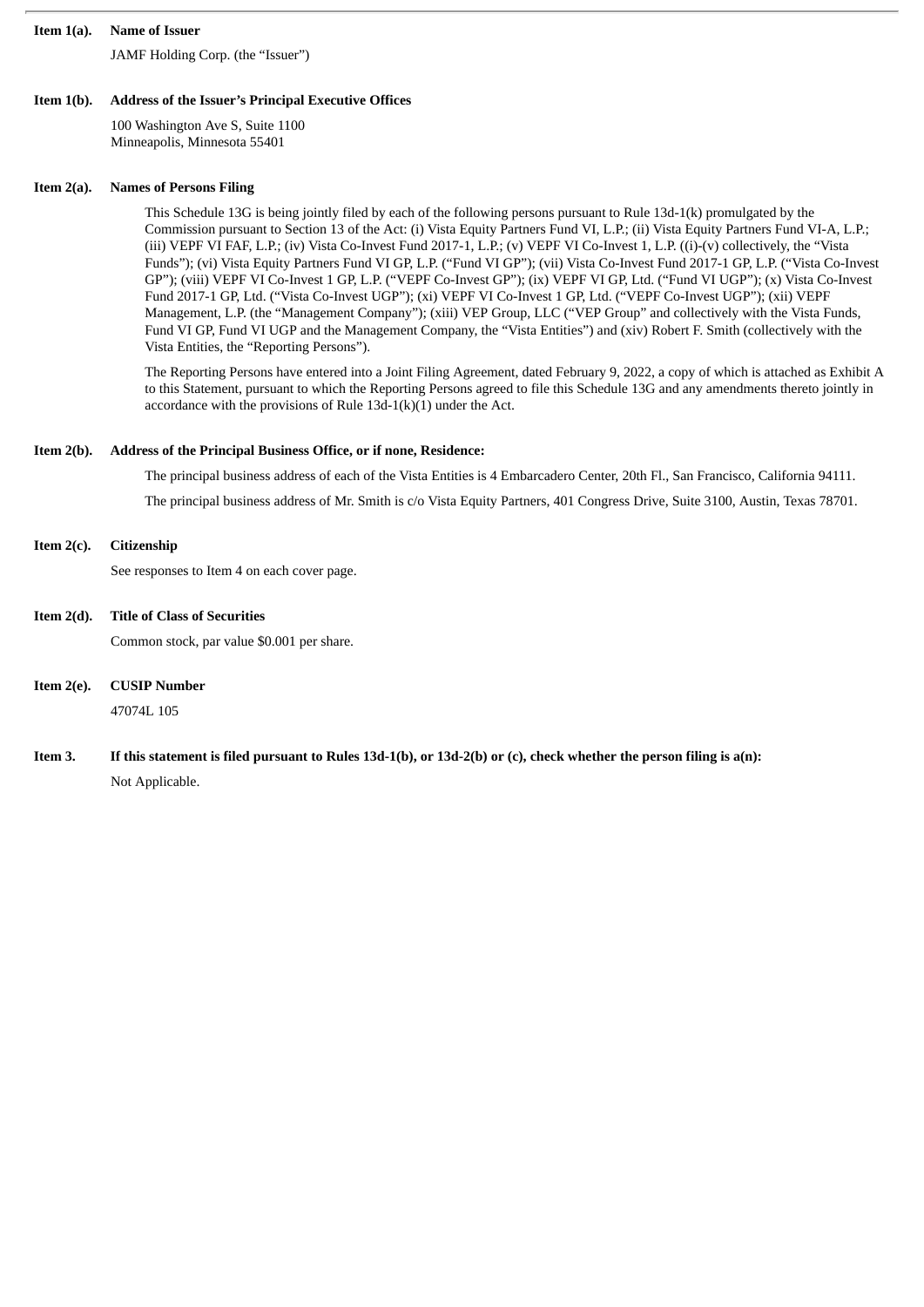| Item 4.                                                                                                                                                                                                                                 | Ownership                                                                                                                                 |                                                                  |                                                          |  |  |  |  |  |
|-----------------------------------------------------------------------------------------------------------------------------------------------------------------------------------------------------------------------------------------|-------------------------------------------------------------------------------------------------------------------------------------------|------------------------------------------------------------------|----------------------------------------------------------|--|--|--|--|--|
|                                                                                                                                                                                                                                         | (a)                                                                                                                                       | <b>Amount beneficially owned:</b>                                |                                                          |  |  |  |  |  |
|                                                                                                                                                                                                                                         |                                                                                                                                           | See response to Item 9 on each cover page.                       |                                                          |  |  |  |  |  |
|                                                                                                                                                                                                                                         | (b)                                                                                                                                       | <b>Percent of Class:</b>                                         |                                                          |  |  |  |  |  |
|                                                                                                                                                                                                                                         |                                                                                                                                           | See response to Item 11 on each cover page.                      |                                                          |  |  |  |  |  |
|                                                                                                                                                                                                                                         | (c)                                                                                                                                       | Number of shares as to which the Reporting Person has:           |                                                          |  |  |  |  |  |
|                                                                                                                                                                                                                                         |                                                                                                                                           | (i)                                                              | Sole power to vote or to direct the vote:                |  |  |  |  |  |
|                                                                                                                                                                                                                                         |                                                                                                                                           |                                                                  | See responses to Item 5 on each cover page.              |  |  |  |  |  |
|                                                                                                                                                                                                                                         |                                                                                                                                           | (ii)                                                             | Shared power to vote or to direct the vote:              |  |  |  |  |  |
|                                                                                                                                                                                                                                         |                                                                                                                                           |                                                                  | See responses to Item 6 on each cover page.              |  |  |  |  |  |
|                                                                                                                                                                                                                                         |                                                                                                                                           | (iii)                                                            | Sole power to dispose or to direct the disposition of:   |  |  |  |  |  |
|                                                                                                                                                                                                                                         |                                                                                                                                           |                                                                  | See responses to Item 7 on each cover page.              |  |  |  |  |  |
|                                                                                                                                                                                                                                         |                                                                                                                                           | (iv)                                                             | Shared power to dispose or to direct the disposition of: |  |  |  |  |  |
|                                                                                                                                                                                                                                         |                                                                                                                                           |                                                                  | See responses to Item 8 on each cover page.              |  |  |  |  |  |
| The filing of this Statement shall not be construed as an admission that the Reporting Persons are, for the purpose of Section 13(d) or 13(g)<br>of the Exchange Act, the beneficial owner of any securities covered by this Statement. |                                                                                                                                           |                                                                  |                                                          |  |  |  |  |  |
| Item 5.                                                                                                                                                                                                                                 | <b>Ownership of Five Percent or Less of a Class</b>                                                                                       |                                                                  |                                                          |  |  |  |  |  |
|                                                                                                                                                                                                                                         | Not Applicable.                                                                                                                           |                                                                  |                                                          |  |  |  |  |  |
| Item 6.                                                                                                                                                                                                                                 | Ownership of More than Five Percent on Behalf of Another Person                                                                           |                                                                  |                                                          |  |  |  |  |  |
|                                                                                                                                                                                                                                         |                                                                                                                                           | Not Applicable.                                                  |                                                          |  |  |  |  |  |
| Item 7.                                                                                                                                                                                                                                 | Identification and Classification of the Subsidiary Which Acquired the Security Being Reported on by the Parent Holding<br><b>Company</b> |                                                                  |                                                          |  |  |  |  |  |
|                                                                                                                                                                                                                                         |                                                                                                                                           | Not Applicable.                                                  |                                                          |  |  |  |  |  |
| Item 8.                                                                                                                                                                                                                                 |                                                                                                                                           | <b>Identification and Classification of Members of the Group</b> |                                                          |  |  |  |  |  |
|                                                                                                                                                                                                                                         |                                                                                                                                           | Not Applicable.                                                  |                                                          |  |  |  |  |  |
| Item 9.                                                                                                                                                                                                                                 | <b>Notice of Dissolution of Group</b>                                                                                                     |                                                                  |                                                          |  |  |  |  |  |
|                                                                                                                                                                                                                                         |                                                                                                                                           | Not Applicable.                                                  |                                                          |  |  |  |  |  |
| Item 10.                                                                                                                                                                                                                                |                                                                                                                                           | <b>Certification</b>                                             |                                                          |  |  |  |  |  |
|                                                                                                                                                                                                                                         |                                                                                                                                           | Not Applicable.                                                  |                                                          |  |  |  |  |  |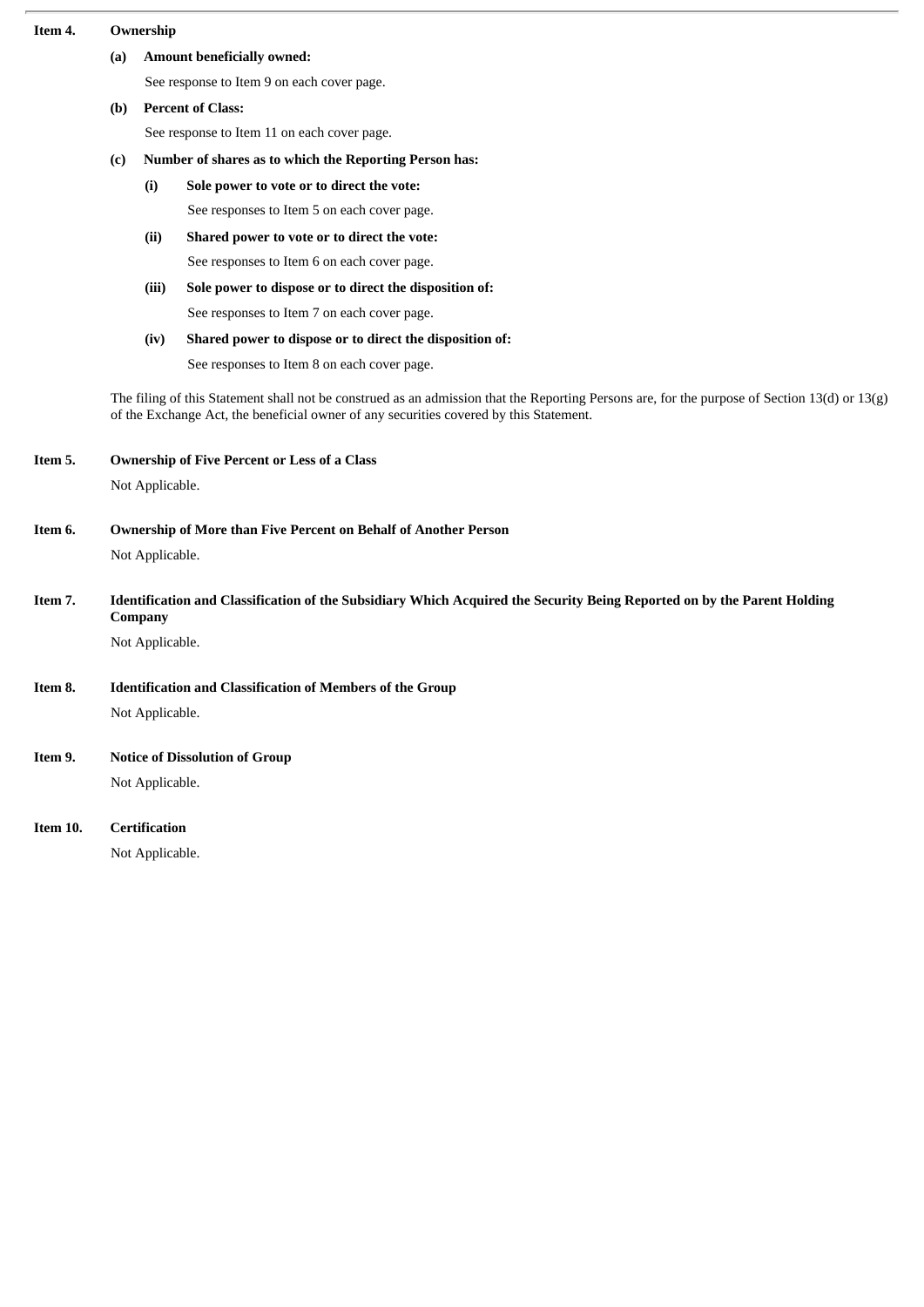#### **SIGNATURE**

After reasonable inquiry and to the best of my knowledge and belief, I certify that the information set forth in this statement is true, complete and correct.

Dated: February 9, 2022

# **VISTA EQUITY PARTNERS FUND VI, L.P.**

By: Vista Equity Partners Fund VI GP, L.P. Its: General Partner

By: VEPF VI GP, Ltd. Its: General Partner

By: /s/ Robert F. Smith

Name: Robert F. Smith Title: Director **VISTA EQUITY PARTNERS FUND VI-A, L.P.**

By: Vista Equity Partners Fund VI GP, L.P. Its: General Partner

By: VEPF VI GP, Ltd. Its: General Partner

By: /s/ Robert F. Smith Name: Robert F. Smith Title: Director

#### **VEPF VI FAF, L.P.**

By: Vista Equity Partners Fund VI GP, L.P. Its: General Partner

By: VEPF VI GP, Ltd. Its: General Partner

By: /s/ Robert F. Smith Name: Robert F. Smith Title: Director

# **VISTA CO-INVEST FUND 2017-1, L.P.**

By: Vista Co-Invest Fund 2017-1 GP, L.P. Its: General Partner

By: Vista Co-Invest Fund 2017-1 GP, Ltd. Its: General Partner

By: /s/ Robert F Smith Name: Robert F. Smith Title: Director

# **VEPF VI CO-INVEST 1, L.P.**

By: VEPF VI Co-Invest 1 GP, L.P. Its: General Partner

By: VEPF VI Co-Invest 1 GP, Ltd. Its: General Partner

By: /s/ Robert F. Smith Name: Robert F. Smith Title: Director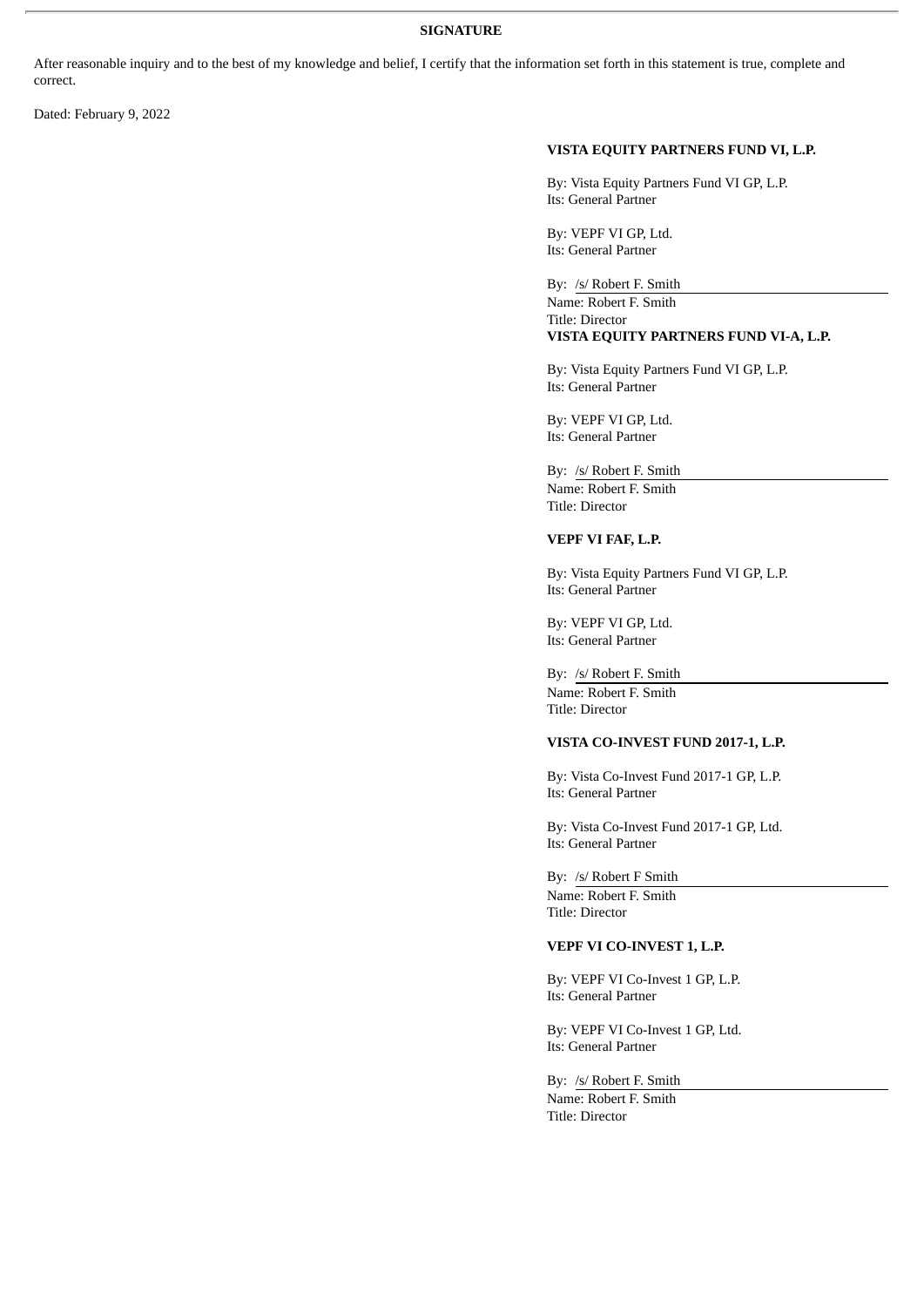#### **VISTA EQUITY PARTNERS FUND VI GP, L.P.**

By: VEPF VI GP, Ltd. Its: General Partner

By: /s/ Robert F. Smith Name: Robert F. Smith Title: Director

#### **VISTA CO-INVEST FUND 2017-1 GP, L.P.**

By: Vista Co-Invest Fund 2017-1 GP, Ltd. Its: General Partner

By: /s/ Robert F. Smith Name: Robert F. Smith Title: Director

#### **VEPF VI CO-INVEST 1 GP, L.P.**

By: VEPF VI Co-Invest 1 GP, Ltd. Its: General Partner

By: /s/ Robert F. Smith

Name: Robert F. Smith Title: Director

# **VEPF VI GP, LTD.**

By: /s/ Robert F. Smith Name: Robert F. Smith Title: Director

## **VISTA CO-INVEST FUND 2017-1 GP, LTD.**

By: /s/ Robert F. Smith

Name: Robert F. Smith Title: Director

# **VEPF VI CO-INVEST 1 GP, LTD.**

By: /s/ Robert F. Smith Name: Robert F. Smith Title: Director

#### **VEPF MANAGEMENT, L.P.**

By: VEP Group, LLC Its: General Partner

#### By: /s/ Robert F. Smith

Name: Robert F. Smith Title: Director

# **VEP GROUP, LLC**

By: /s/ Robert F. Smith

Name: Robert F. Smith Title: Managing Member

/s/ Robert F. Smith Robert F. Smith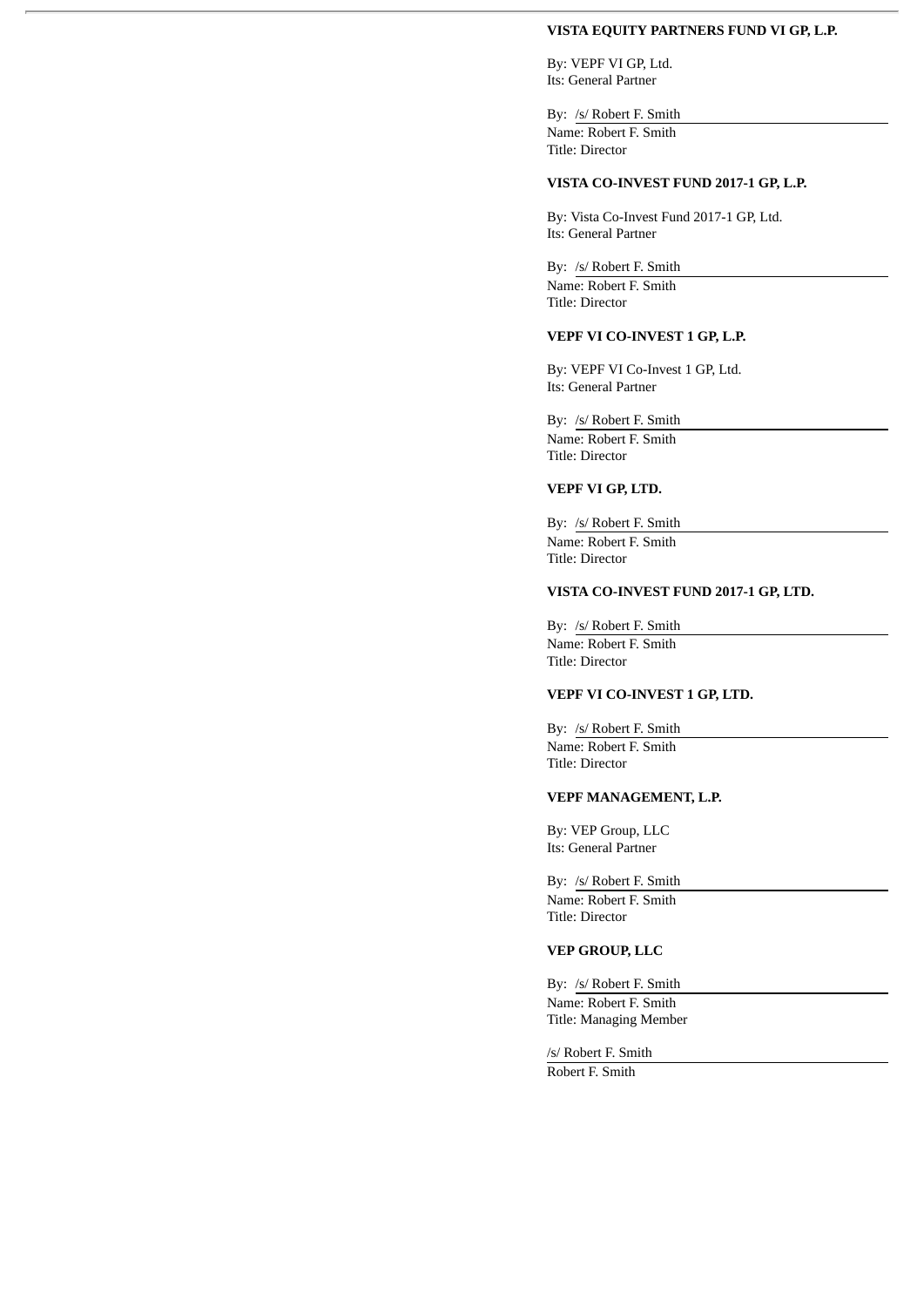Exhibit A Joint Filing Agreement, dated February 9, 2022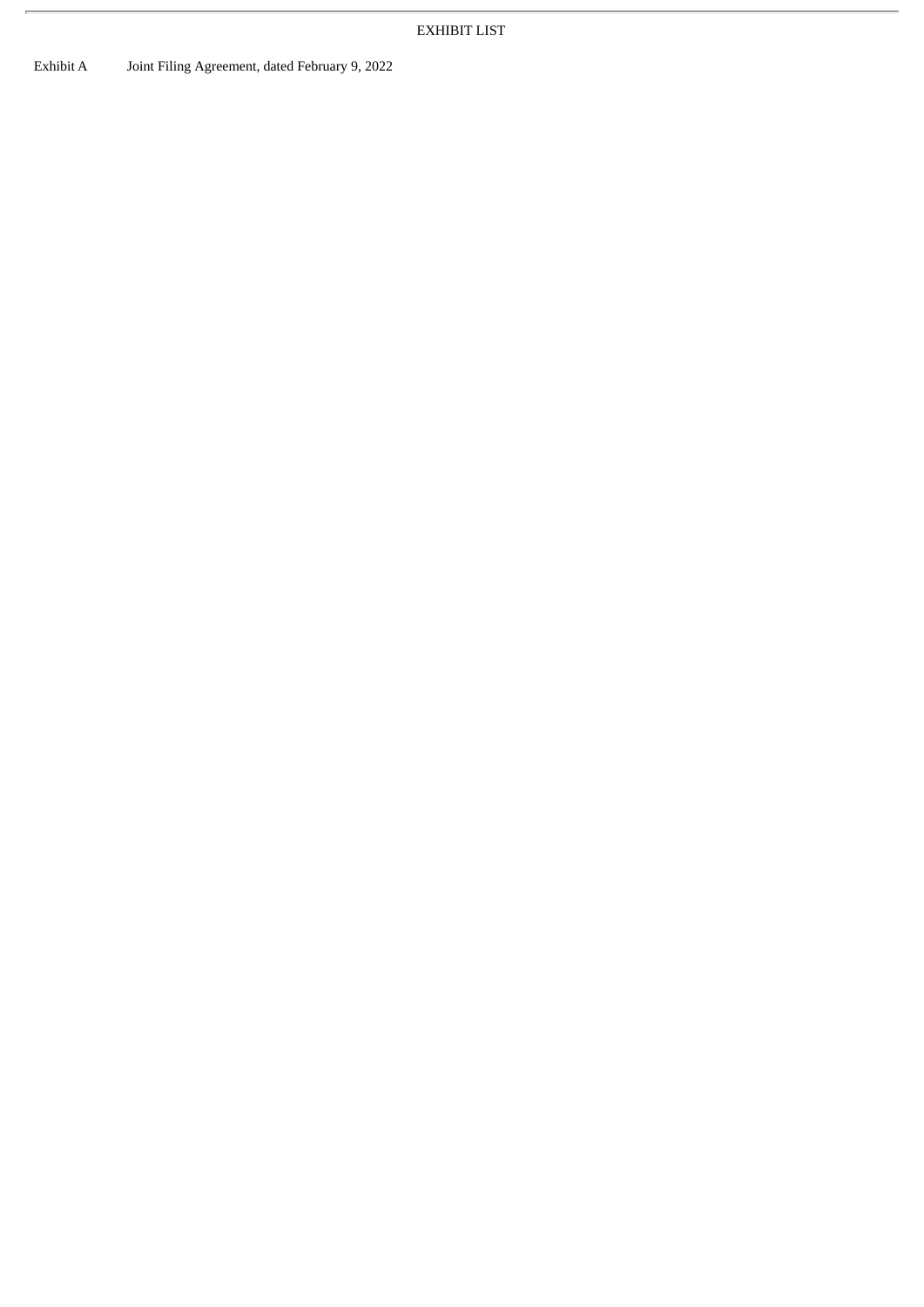# EXHIBIT A

### JOINT FILING AGREEMENT

The undersigned hereby agree that a single Schedule 13G (or any amendment thereto) relating to the common stock of JAMF Holding Corp. may be filed on behalf of each of the undersigned and that this Agreement shall be filed as an exhibit to such Schedule 13G.

Date: February 9, 2022

#### **VISTA EQUITY PARTNERS FUND VI, L.P.**

By: Vista Equity Partners Fund VI GP, L.P. Its: General Partner

By: VEPF VI GP, Ltd. Its: General Partner

By: /s/ Robert F. Smith

Name: Robert F. Smith Title: Director

#### **VISTA EQUITY PARTNERS FUND VI-A, L.P.**

By: Vista Equity Partners Fund VI GP, L.P. Its: General Partner

By: VEPF VI GP, Ltd. Its: General Partner

# By: /s/ Robert F. Smith

Name: Robert F. Smith Title: Director

#### **VEPF VI FAF, L.P.**

By: Vista Equity Partners Fund VI GP, L.P. Its: General Partner

By: VEPF VI GP, Ltd. Its: General Partner

By: /s/ Robert F. Smith Name: Robert F. Smith Title: Director

#### **VISTA CO-INVEST FUND 2017-1, L.P.**

By: Vista Co-Invest Fund 2017-1 GP, L.P. Its: General Partner

By: Vista Co-Invest Fund 2017-1 GP, Ltd. Its: General Partner

By: /s/ Robert F. Smith Name: Robert F. Smith Title: Director